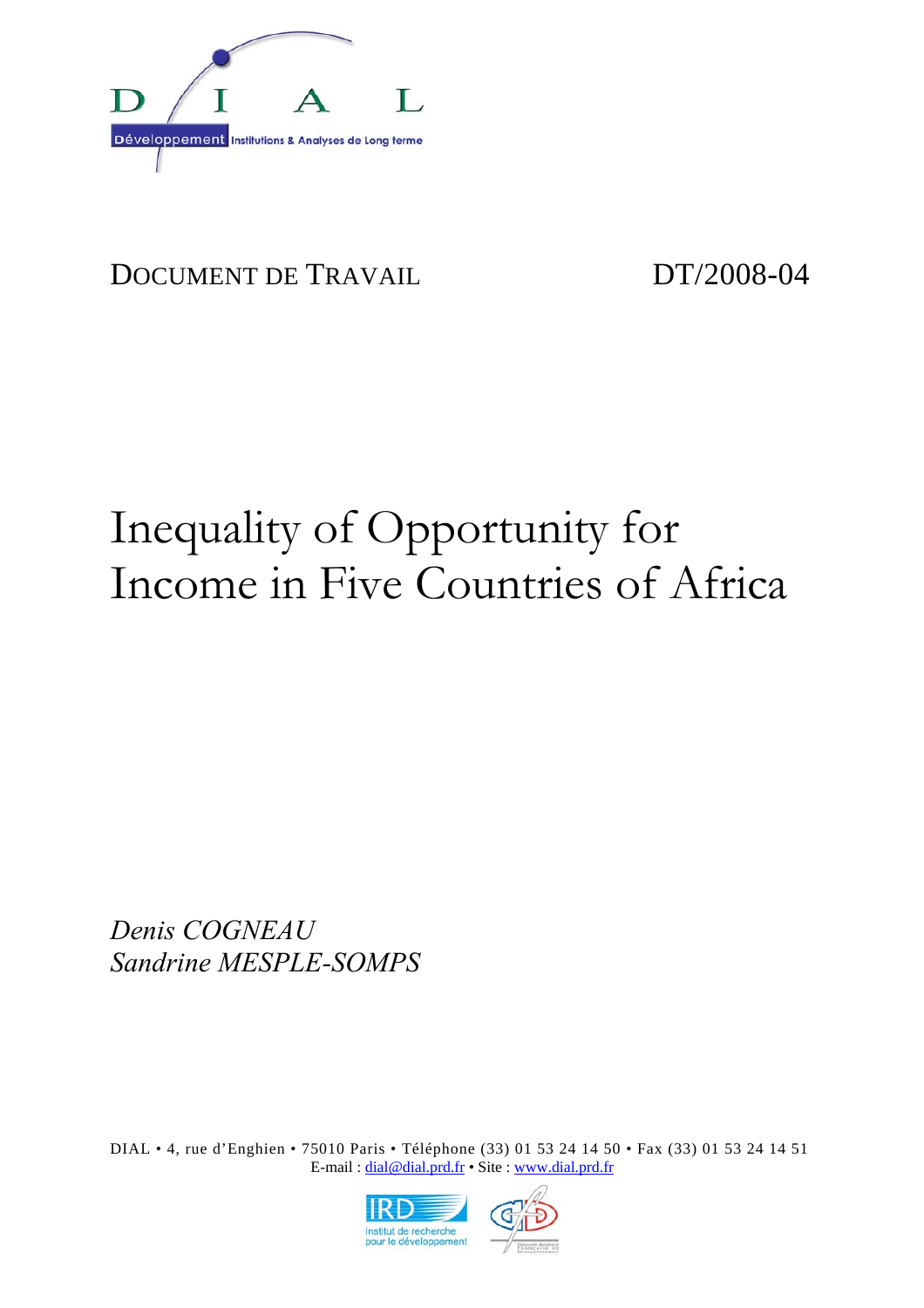#### **INEQUALITY OF OPPORTUNITY FOR INCOME IN FIVE COUNTRIES OF AFRICA**

Denis Cogneau IRD, DIAL, Paris cogneau@dial.prd.fr

Sandrine Mesplé-Somps IRD, DIAL, Paris mesple@dial.prd.fr

**Document de travail DIAL**  Septembre 2008

#### **ABSTRACT**

This paper examines for the first time inequality of opportunity for income in Africa, by analyzing large-sample surveys, all providing information on individuals' parental background, in five comparable Sub-Saharan countries: Ivory Coast, Ghana, Guinea, Madagascar and Uganda. We compute inequality of opportunity indexes in keeping with the main proposals in the literature, and propose a decomposition of between-country differences that distinguishes the respective impacts of intergenerational mobility between social origins and positions, of the distribution of education and occupations, and of the earnings structure. Among our five countries, Ghana in 1988 has by far the lowest income inequality between individuals of different social origins, while Madagascar in 1993 displays the highest inequality of opportunity from the same point of view. Ghana in 1998, Ivory Coast in 1985-88, Guinea in 1994 and Uganda in 1992 stand in-between and can not be ranked without ambiguity. Inequality of opportunity for income seems to correlate with overall income inequality more than with national average income. Decompositions reveal that the two former British colonies (Ghana and Uganda) share a much higher intergenerational educational and occupational mobility than the three former French colonies. Further, Ghana distinguishes itself from the four other countries, because of the combination of widespread secondary schooling, low returns to education and low income dualism against agriculture. Nevertheless, it displays marked regional inequality insofar as being born in the Northern part of this country produces a significant restriction of income opportunities.

**Keywords:** Income inequality, Equality of opportunity, Intergenerational mobility, Africa

#### **RESUME**

Ce papier analyse, pour la première fois en Afrique, les inégalités de chance en termes de revenu. Cinq pays sont étudiés, à savoir la Côte d'Ivoire, le Ghana, la Guinée, Madagascar et l'Ouganda à partir d'enquêtes représentatives au niveau national contenant des informations sur les origines sociales de chaque individu. Nous calculons les différents indices d'inégalités de chance proposés par la littérature et nous proposons une décomposition des différences d'inégalités de chance entre pays. Cette décomposition distingue les influences respectives des différences dans la mobilité sociale intergénérationnelle, dans la structure de l'éducation et des professions et enfin dans les échelles de rémunération. Il apparaît que parmi les cinq pays étudiés, le Ghana en 1988 est le pays dans lequel l'inégalité de revenu entre origines sociales est la plus faible, tandis que c'est à Madagascar en 1993 qu'elle est la plus élevée. Les positions intermédiaires respectives du Ghana en 1998, de la Côte d'Ivoire en 1985-88, de la Guinée en 1994 et de l'Ouganda en 1992 ne peuvent pas être classées de manière robuste. L'inégalité des chances en termes de revenu semble plus corrélée avec l'inégalité de revenu globale qu'avec le niveau de revenu moyen par tête. La décomposition des inégalités de chances montre que la mobilité intergénérationnelle est plus élevée dans les deux anciennes colonies britanniques (le Ghana et l'Ouganda) que dans les trois anciennes colonies françaises. De plus, le Ghana se distingue des quatre autres pays par une plus large diffusion de l'enseignement primaire et secondaire, des rendements bas de l'éducation, et un faible dualisme entre le secteur agricole et les autres secteurs. Il n'en demeure pas moins que le fait d'être né au Nord du pays diminue fortement les opportunités de revenu, de même qu'en Côte d'Ivoire.

**Mots clés :** inégalité de revenu, égalité de chance, mobilité intergénérationnelle, Afrique.

**JEL Code**: D31, D63, J62, O15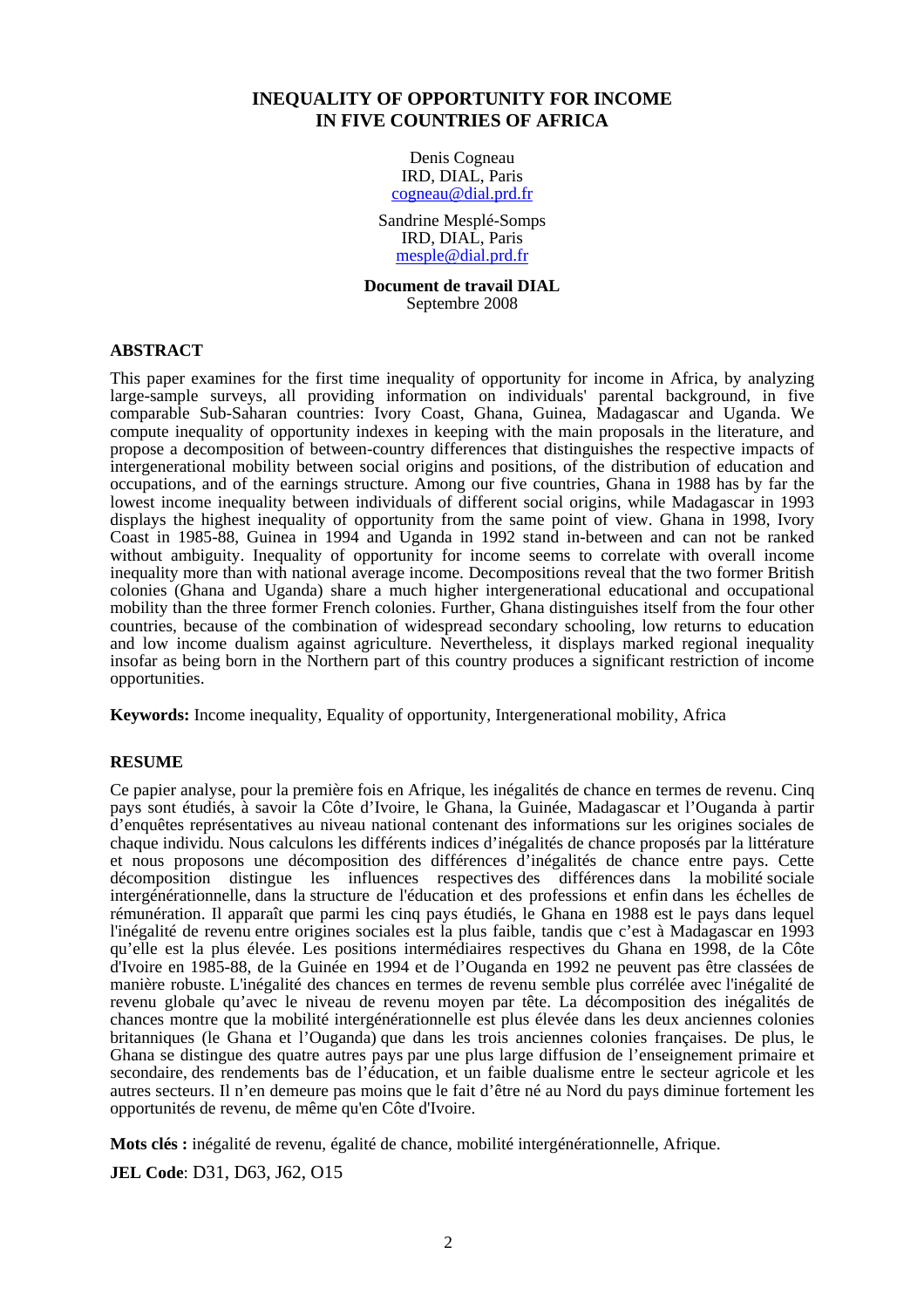### **Contents**

| 1. THE MEASUREMENT AND ANALYSIS OF INEQUALITY OF OPPORTUNITY  5    |  |
|--------------------------------------------------------------------|--|
|                                                                    |  |
| 3. RESULTS: DIFFERENCES IN INEQUALITY OF OPPORTUNITY FOR INCOME 11 |  |
|                                                                    |  |
|                                                                    |  |
|                                                                    |  |
|                                                                    |  |

## **List of tables**

| Table 7: Decomposition of inequality of opportunity: the impact of mobility matrices |  |
|--------------------------------------------------------------------------------------|--|
|                                                                                      |  |
| Table 8: Decomposition of inequality of opportunity: the impact of mobility matrices |  |
|                                                                                      |  |
|                                                                                      |  |
|                                                                                      |  |

## **List of Figures**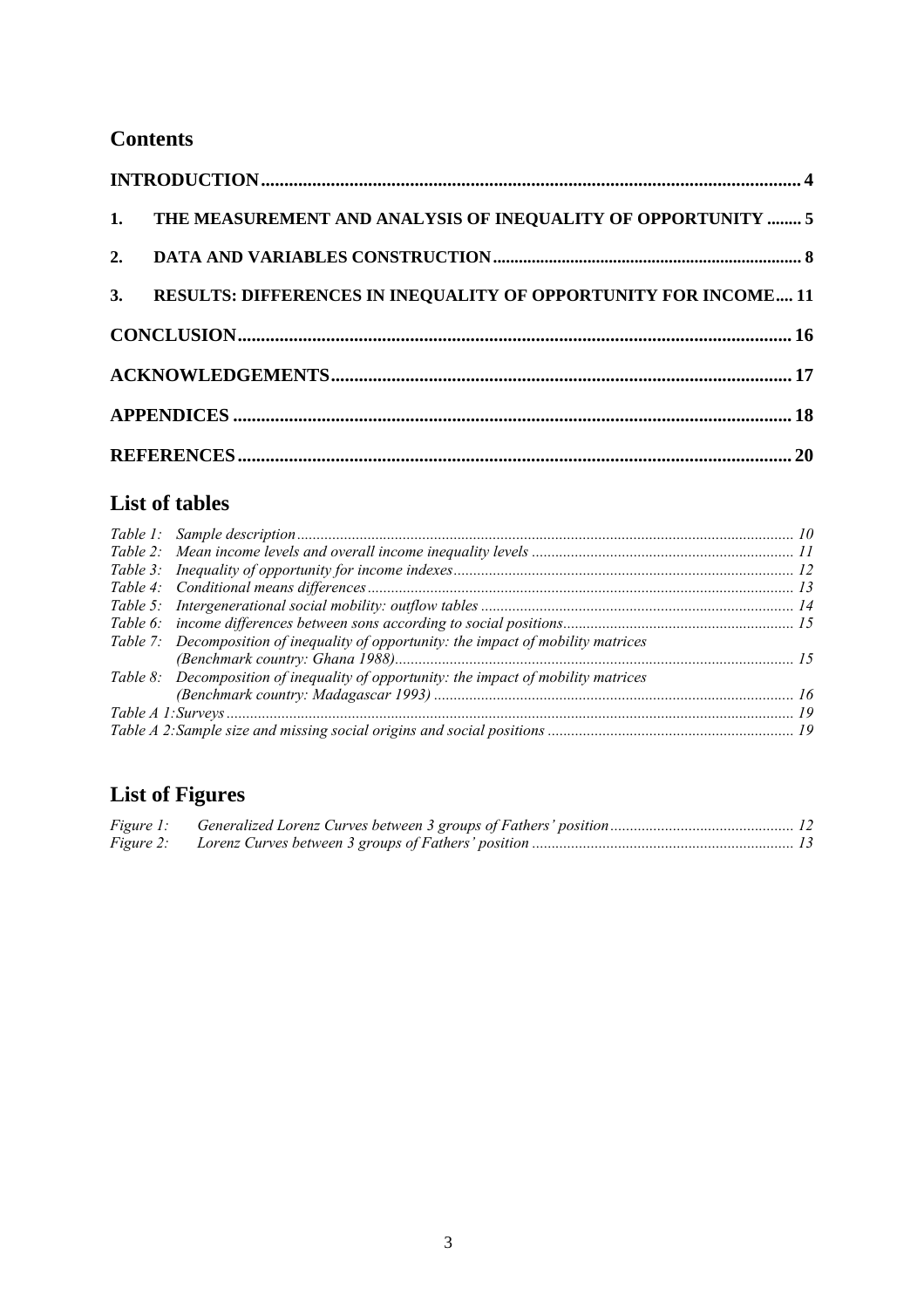#### **INTRODUCTION**

The first compilation of international income inequality statistics covering a significant number of Sub-Saharan African countries was published ten years ago. It showed this subcontinent to be essentially as inegalitarian as Latin America, a region long known to have a high level of inequality (Deininger and Squire, 1996)<sup>1</sup>. However, misgivings about household survey quality mean that the idea of a high-inequality Africa is still subject to caution, aside from in the specific cases of South Africa where apartheid has long made for a glaring level of inequality (Lam, 1999; Louw, Van der Berg and Yu, 2006; Leite, Mc Kinley and Osorio, 2006). In the rest of Africa, economic inequalities remain largely understudied. While equity has recently been raised by the World Bank as a fundamental determinant of economic development (World Bank, 2005), the study of equality of opportunity is only at its beginning (see also, Cogneau, 2006).

The paper sets out to make a detailed analysis of inequality of opportunity for income in five African countries. This essentially descriptive exercise is innovative in that it makes the first ever comparative measurement of the extent of the intergenerational transmission of resources and its contribution to the observed income inequality in Africa. This is made possible by having large-sample surveys providing information on the social origins of the individuals interviewed: parents' education and occupation, and place of birth. This angle on inequalities dictated the countries and surveys chosen since, to our knowledge, very few representative national surveys contain this type of information. The countries in question are Ivory Coast from 1985 to 1988, Ghana in 1987-88 and in 1998, Guinea in 1994, Madagascar in 1993 and Uganda in 1992.

The five African countries under review here have certain characteristics in common: they are of average size, do not have large mineral resources and derive most of their trade income from agricultural exports. When computed over arable land, population density is very much similar across the five countries. The bulk of the labor force is still working in agriculture everywhere, although there is some variation between the most urbanized country, Ivory Coast, and the most rural, Madagascar. The vast majority of agricultural workers are small landowners or shareholders. However, the five countries' colonial and post-colonial histories are quite different. Three were colonized by the French and two by the British in the late 19th century. Furthermore, the three former French colonies took different roads after independence in 1960: Ivory Coast established itself as the main partner of the former colonial power in Africa, Guinea broke with the past and introduced a form of socialist government, while Madagascar displayed a succession of those two polities. Ghana and Uganda had turbulent histories with political conflicts and severe macroeconomic crises through to the mid-1980s.

The outline and main findings of this paper are as follow.

l

The first section introduces to the main inequality concepts and indexes, as well as to the decomposition techniques that will be used in the remainder of the paper.

The second section describes the data and the construction of variables, as well as the countries basic socio-economic features, including the level of overall income inequality.

The third section presents the results. It first reveals that income inequality differentials are not wide enough to modify average income levels comparisons: 1985-88 Ivory Coast dominates all other countries in terms of social welfare, followed by other countries with the same ranks as for GDP in PPP. It however shows that Ghana in 1987-88 had by far the lowest income inequality between individuals of different social origins, while Madagascar in 1993 displayed the highest inequality of opportunity from the same point of view. In-between, Ghana in 1998, Ivory Coast in 1985-88, Guinea in 1994 and Uganda in 1994 cannot be ranked without ambiguity. Inequality of opportunity with

<sup>1</sup> In terms of inequality of opportunity, the case of Brazil has been particularly investigated: Dunn, 2007; Bourguignon, Ferreira and Menendez, 2007; Cogneau and Gignoux, 2008.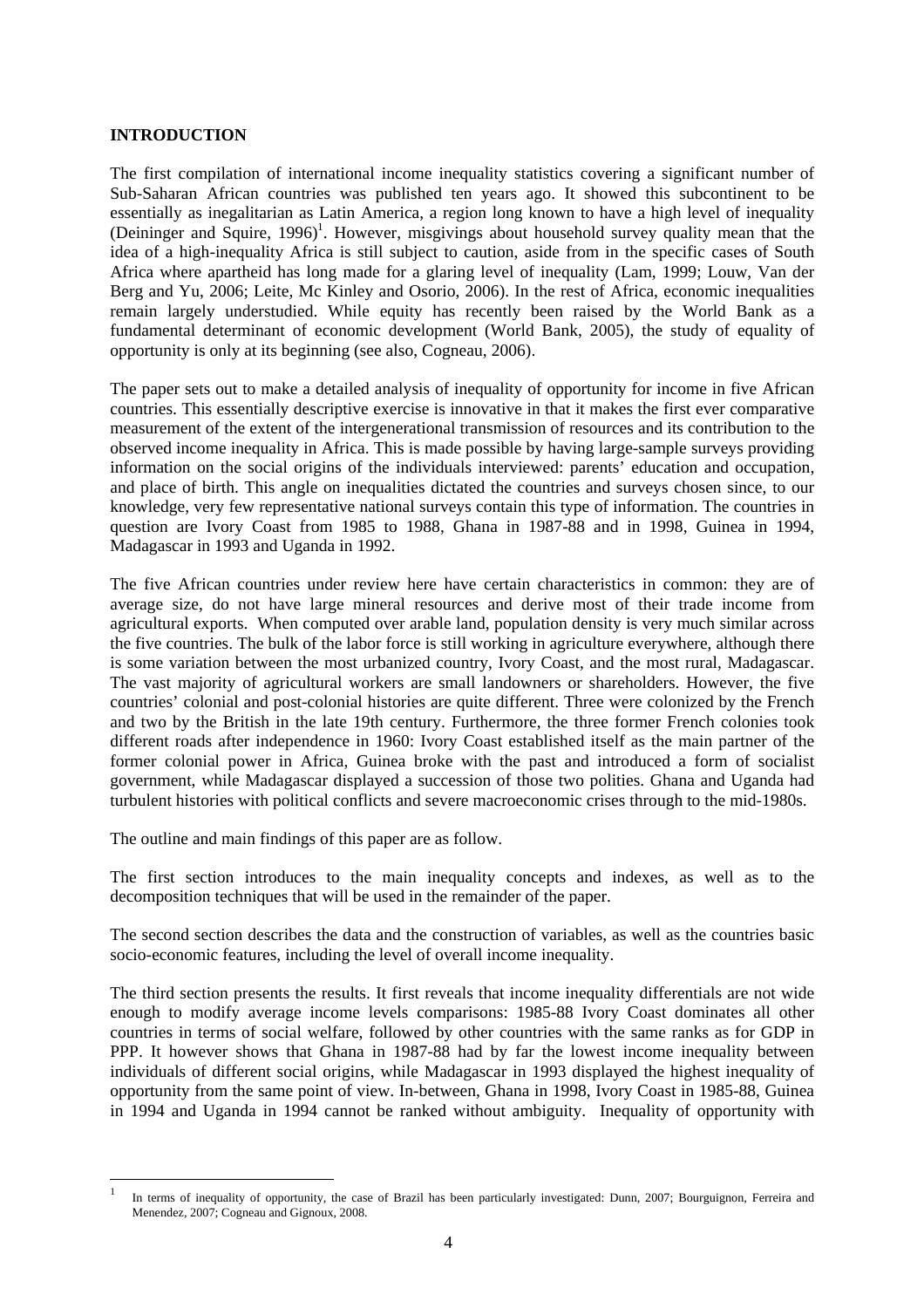respect to the region of birth, that is most meaningful in the African context of ethnic fractionalization, also carries its weight in the case of Ghanaian and Ivorian Northerners.

Among the five countries, inequality of opportunity for income seems to correlate more with overall income inequality than with average national income. We then introduce the sons' education and occupation as an intermediary variable, and try to distinguish unequal access to social positions from the earnings inequality between positions. Decomposition results reveal that a significant part of differences in inequality of opportunity for income can be attributed to differences in intergenerational mobility matrices linking fathers' education and occupation and sons' education and occupation. As far as this first channel is concerned, the two former British colonies (Ghana and Uganda) share a much larger intergenerational educational and occupational mobility than the three former French colonies. A second channel corresponds to the differences in the distribution of educational levels and of occupations and in the earnings attached to them. With respect to this second channel, Madagascar also stands out as the country with both the highest share of farmers in the population and the highest income dualism against agriculture. At the other end of the spectrum, Ghana combines a more even distribution of education and, in 1987-88, the lowest returns to education as well as the most limited income dualism. The raise in earnings differentials between education levels and occupations and regions is responsible for the decrease of equality of opportunity in this latter country during the 1990s.

The fourth section concludes, by raising general equilibrium issues and historical issues that both warrant further research.

#### **1. THE MEASUREMENT AND ANALYSIS OF INEQUALITY OF OPPORTUNITY**

We construct inequality of opportunity indexes in keeping with the two main proposals of literature on economic justice and equality of opportunity (Roemer 1996 and 1998; Van de Gaer, 1993). For a given outcome variable (here household consumption per capita), both proposals distinguish between what is due to *"circumstances"*, defined as an individual's characteristics that influence his/her outcome but over which he/she has no control (here father's education and occupation and region of birth), and what is due to *"effort"* for which the individual is held responsible or more generally to all the factors considered irrelevant to the establishment of illegitimate inequality.

The first approach proposed by Roemer considers that only the relative *"efforts"* in each group of *"circumstances"* (also called *types* by this author) are comparable. The inequality between types are then measured by comparing individuals with the same relative level of effort; the inequality of opportunity is measured at different points of the distribution of relative levels of effort and these measurements are then aggregated into a single index. Roemer proposes measuring relative levels of efforts as within-types percentiles for the outcome variable. We here choose to compare deciles of income conditional on the types of social origin. We calculate the inequality indexes at each decile and aggregate them taking their average. These "Roemer" indexes are written:

$$
ROE = \frac{1}{10} \sum_{\pi=1}^{10} I[Y_{\pi}(o), p(o)] \tag{1}
$$

where *o* is an index for the different types of social origins,  $Y_r$ (*o*) is the mean income at decile  $\pi$  for type *o*, *p(o)* is the observed weight of type *o*, and *I* is an index of *inequality*. Instead of a traditional index of inequality like Gini or Theil, Roemer favors the minimum function  $(I = min)$ , in keeping with a Rawlsian maximin principle. We compute this original Roemer's index.

The second approach proposed by Van de Gaer considers that there is equality of opportunity when the distribution of expected earnings is independent of social origins. The extent of inequality of opportunity is then measured by an indicator of the inequality of income expectations obtained by individuals of different origins. These conditional income expectations can be obtained from the distribution of average income estimated by categories of origin; very simply, we can choose for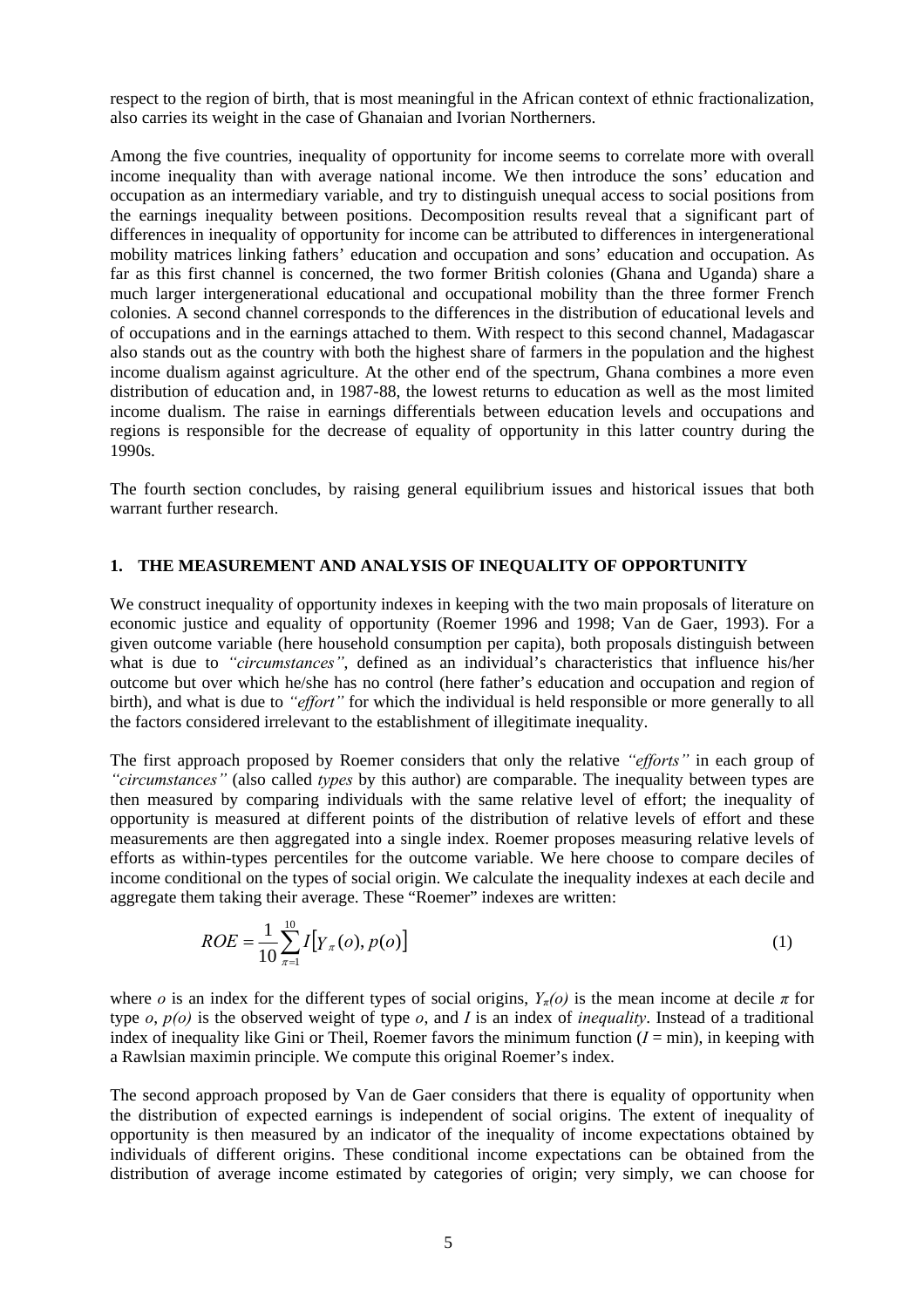instance the Gini of mean income by type of origin. In their general form, these "Van de Gaer" indexes are written:

$$
VdG = I\big[E(Y|o), p(o)\big] \tag{2}
$$

where *I* is again an inequality index and  $E(Y|o)$  is the income expectation conditional on social origin *o*. We compute the Van de Gaer index using three inequality indexes: the minimum function, the Gini and the Theil- $T^2$ .

As argued by Van de Gaer, Schokkaert and Martinez (2001), the two "Roemer" and "Van de Gaer" measurements considered here produce the same rankings when the transition matrices between origins and income deciles are "Shorrocks monotonic" (Shorrocks, 1978), i.e. when the most underprivileged types of origin in each decile are the same (see also Gajdos and Maurin, 2004, on the related issue of *ex-ante* and *ex-post* inequality with uncertainty). The matrices we compute come out as monotonic, so that we mainly use the Van de Gaer index that is easier to compute and to decompose. In the particular case of maximin, the Roemer is even equal to the Van de Gaer index. We disregard inequality of opportunity with respect to income risk, i.e. differences in the within-types (social origins) income variance, mainly because its assessment raises measurement errors issues that are difficult to deal with, especially in a comparative context.

Whether in the Roemer or in the Van de Gaer cases, minimum indexes are akin to Rawlsian social welfare indexes: comparisons between countries include a trade-off between efficiency (average level) and equity (inequality of opportunity). Minimum indexes imply comparing per capita consumption levels of the worst-off type of social origin between countries. For that purpose, we use purchasing power parity (PPP) exchange rates.

These minimum indexes can also be divided by the overall average income, so that they only reflect an equity component and disregard efficiency considerations, like in the cases of the Gini or Theil-T inequality indexes.

We also examine generalized (welfare and equity) and simple (pure equity) Lorenz dominance in order to assess the influence of the choice of a particular social welfare or inequality index.

When we introduce intermediary outcome variables like sons' education and occupation, we propose a decomposition of the Van de Gaer inequality of opportunity index that is inspired from Cogneau and Gignoux (2008).

We write:

$$
E_c(Y|o) = \sum_s E_c(Y|o,s) p_c(s|o)
$$
\n(3)

And still:

l

$$
V dG_c = I \big[ E_c \big( Y \big| o \big), p_c \big( o \big) \big] \tag{4}
$$

where *c* indexes the country under analysis, *o* (still) social origins, and *s* the intermediary outcome, i.e. son's social position;  $p_c(s|o)$  is the conditional probability of reaching the social position *s* given the social origin *o*, coming from the social mobility matrix crossing social origins and social positions:  $p_c(s|o)=p_c(s,o)/p_c(o)$ , where  $p_c(s,o)$  are the observed joint probabilities of each matrix cell and  $p_c(o)$  the row marginal probabilities. In the case of large samples, the conditional expectations,  $E_c(Y|o,s)$ , can be estimated by the empirical means for each sub-population *(o,s)*.

<sup>2</sup> Moreno-Ternero (2007) first proposed the application of an inequality index other than the minimum function, and Rodríguez (2008) proposed an extension to more general partial orderings.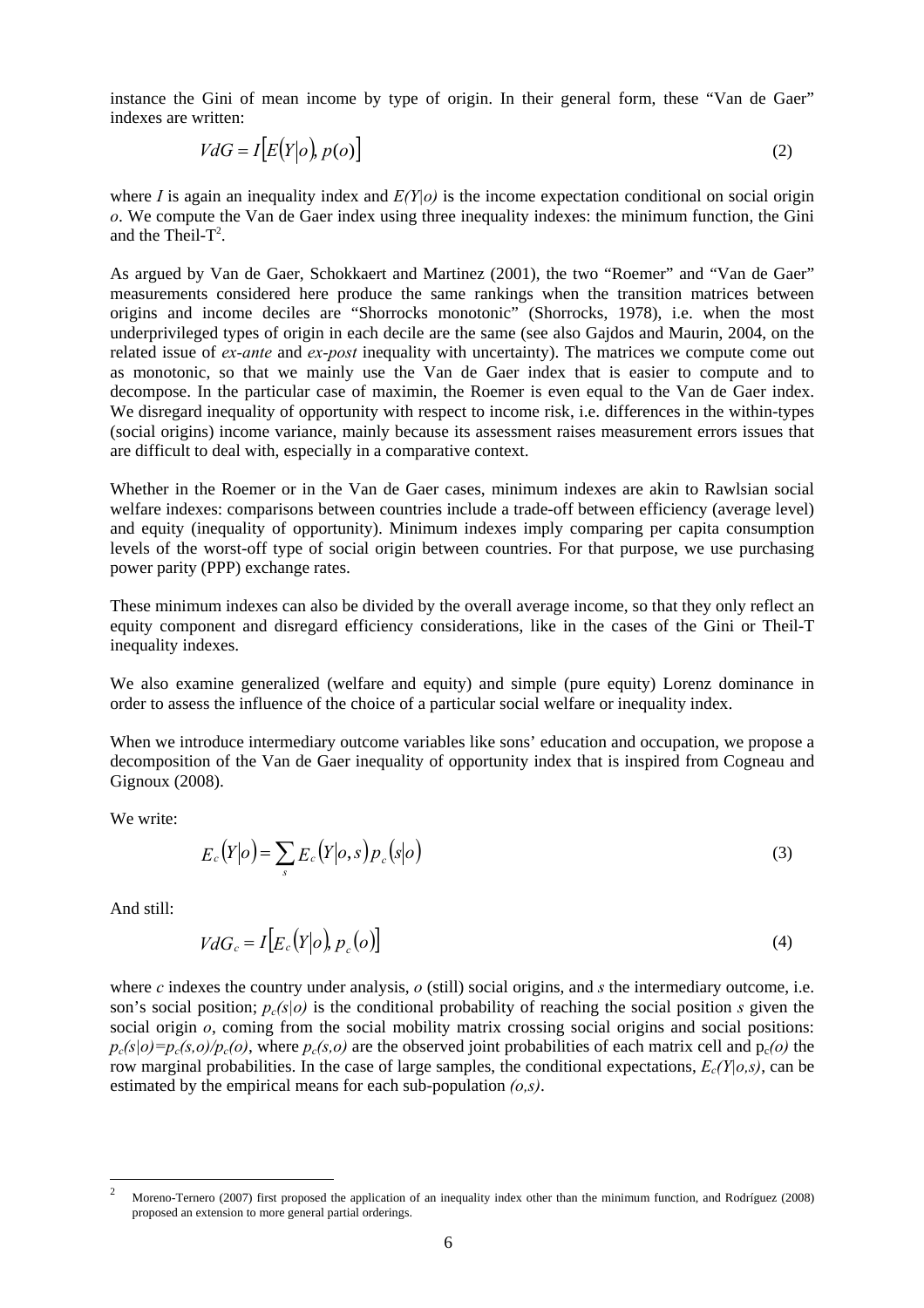In order to analyze the between-countries differences in the Van de Gaer index we could devise a rather straightforward decomposition, when passing from country  $c$  to country  $c'$ : first change the conditional probabilities from  $p_c(s|o)$  to  $p_c(s|o)$  in (3), holding constant the country-specific earnings structure  $E_c(Y|o,s)$ , as well as the social origins distribution  $p_c(o)$  in (4); second, change the social origins distribution from  $p_c$ (o) to  $p_c$ <sup>(o)</sup> in (4); third and last, change the earnings structures from  $E_c(Y|o,s)$  to  $E_c(Y|o,s)$ . However this kind of decomposition does not clearly distinguish the impact of the strength of the link between social positions and social origins from the impact of the distribution of social origins and social positions in the population. For instance, passing from  $p_c(s|o)$  to  $p_c(s|o)$  in a first step implicitly induces a shift in the distribution of positions, as the distribution of social origins  $p_c$ (o) is held constant; likewise, when passing from  $p_c$ (o) to  $p_c$ <sup>'</sup>(o) in a second step, the reweighting of origins induces a reweighting of positions  $p(s)$ , as  $p_c(s|o)$  is left constant in the computation of counterfactual conditional expectation using (3). Besides, when general equilibrium considerations are borne in mind, such shifts in the distribution of education levels and occupations in the sons' generation are not necessarily independent from counterfactual changes in the income conditional expectations (i.e. returns to education and earnings attached to occupations).

In order to isolate the pure social mobility effect, holding constant both the marginal distribution of social origins and of social positions, we consider the odds-ratios of the mobility matrices, as it is traditional in quantitative sociology. Odds-ratios (OR, henceforth) allow us to compare the strength of association between origin and destination across time and/or space, regardless of the fact that the weight of some origins and some destinations varies between countries or periods. More precisely, they express the relative probability for two individuals of different origins to reach a specific destination rather than another one.

$$
OR_c(s, o; s', o') = \frac{p_c(s|o)p_c(s|o')}{p_c(s|o)p_c(s|o')} = \frac{q_c(s|o)/[1 - q_c(s|o)]}{q_c(s|o')/[1 - q_c(s|o')]}
$$
(5)

where  $q_c(s|o)$  is the conditional probability in the 2 rows and 2 columns sub-matrix crossing social origins (o;o') and social positions (s;s'):  $q_c(s|o) = p_c(s|o)/[p_c(s|o) + p_c(s|o)]$ . Being ratios of conditional probabilities, the odds-ratios are arithmetically independent of row and column marginal probabilities  $p_c$ (*o*) and  $p_c$ (*s*).

We use the log-linear model that provides a useful parameterization of odds-ratios. It allows us to construct a fictional mobility table where row and column margins are those of country *c* and oddsratios are those of country *c'*. The Appendix gives details about this construction.

In the end, our preferred decomposition of the between-country differences in inequality of opportunity indexes is the following:

$$
V dG_c - V dG_{c'} = I[E_c(Y|o), p_c(s|o)] - I[M_{c \to c'}^*(Y|o), p_c(s|o)] + I[M_{c \to c'}^*(Y|o), p_c(s|o)] - I[M_{c \to c'}^*(Y|o), p_c(s|o)] + I[M_{c \to c'}^*(Y|o), p_c(s|o)] - I[E_{c'}^*(Y|o), p_c(s|o)]
$$
(6)

When passing from country  $c$  to country  $c'$ , the first term of  $(6)$  gives the impact of simply changing the odds-ratio of the social mobility table, i.e. the country-specific features of the pure association between social origins and social positions, irrespective of those latter variables' marginal distributions. The second term then shifts both the distributions of social origins p(o) and social positions p(s) in one step. The third and last term corresponds to the change in the earnings structure E(Y|s,o). The precise definitions of the two counterfactual income expectations  $M^*_{c\to c'}(Y|o)$  and  $M_{c\rightarrow c'}(Y|\mathbf{o})$  are given in the Appendix. Of course, this kind of decomposition is path-dependent. One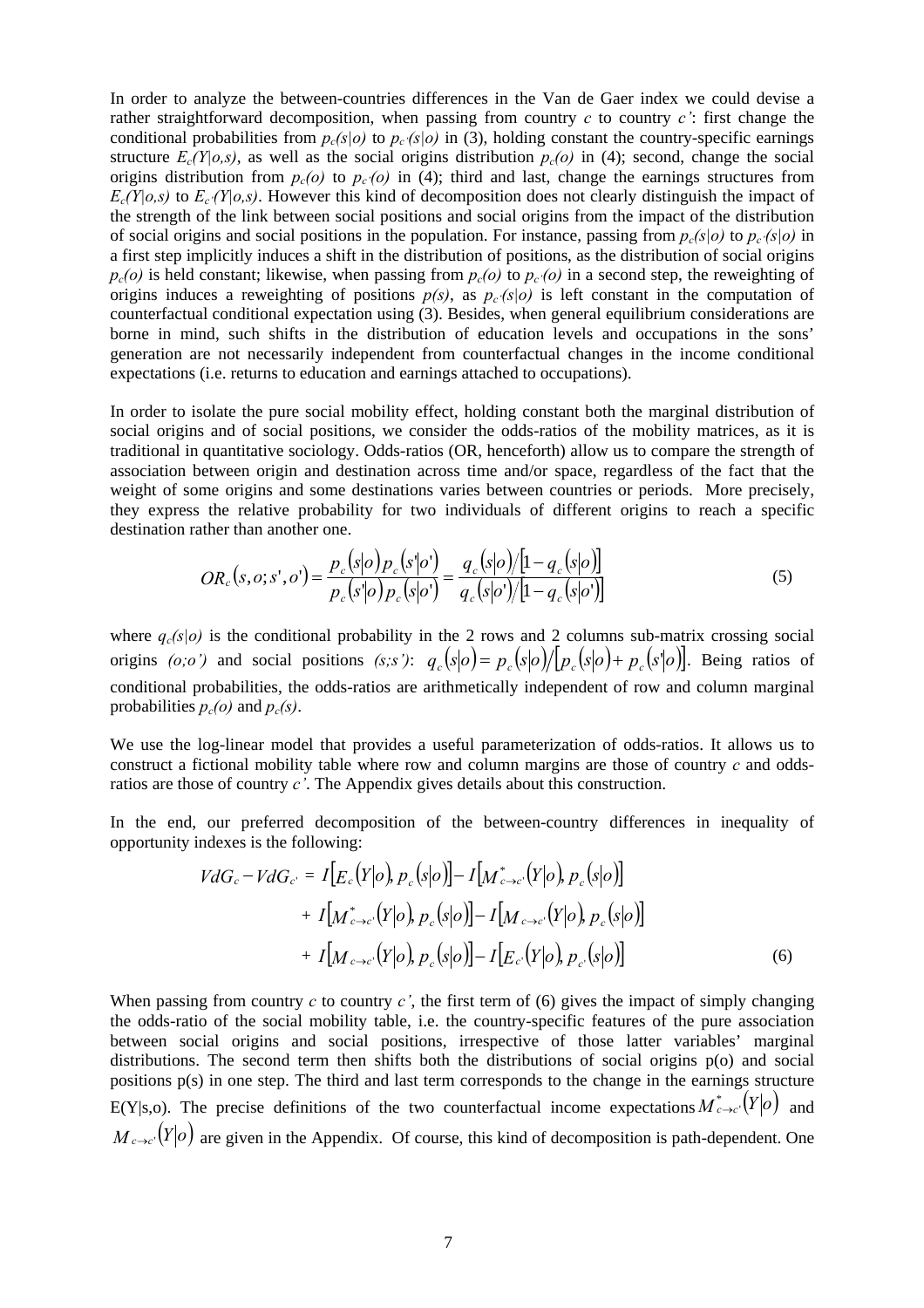can define  $M_{c\to c}^*(Y|o)$  and  $M_{c\to c}(Y|o)$  (with obvious notations) and combine the three decomposition steps to devise six different paths for going from c to  $c^3$ . As we have 6 countries to compare, we also have fifteen pairs of countries; this makes ninety decompositions to consider in total. Instead, we chose to implement decompositions in the order of equation (6), as we believe the second and third terms should be better considered together or at least successively, for reasons exposed thereafter: this limits the number of decompositions to thirty. We also choose as benchmarks the two countries showing respectively the lowest and the highest inequality of opportunity (Ghana in 1987-88 and Madagascar in 1993): this limits the number of decompositions to consider to eighteen.

 It can be noticed that the second and third steps of our decomposition are very similar to the Oaxaca-Blinder decomposition that decomposes average wage differentials into a first term of population differences in average characteristics (here distribution of social origins and social positions) and a second term of returns to these characteristics (Blinder, 1973; Oaxaca, 1973). We however do not make any parametric assumption about the function linking income and social origins and positions, like for instance a log-linear 'Mincerian' specification. Nevertheless, like all the Oaxaca-Blinder decomposition procedures, even the most sophisticated ones (Juhn, Murphy and Pierce, 1993; DiNardo, Fortin and Lemieux, 1996; Bourguignon, Ferreira and Menendez, 2007), our decomposition assumes independence between the earnings structure (here by social origins and social positions) and the distribution of the population. This assumption implies the absence of general equilibrium effects: the counterfactual redistribution of the population by social origins and/or positions does not alter the structure of earnings. This kind of assumption is certainly strong when trying to disentangle the impact of the distribution of sons' population by education levels and occupations (i.e. what we call social positions) and the impact of the returns to these positions, in keeping with the traditional Oaxaca-Blinder procedure. If this assumption does not hold, the second and third steps of the decomposition (6) cannot be separated. It could be judged that changing only the odds-ratios of the matrix (while holding fixed the supply of educations levels and occupations) should have less general equilibrium consequences, so that our first step would really reflect the causal impact of a counterfactual change in 'pure' social mobility. However, real world changes in social mobility could also underlie composition effects resulting in fine changes in the structure of labor supply, themselves having in turn an impact on earnings structures (either purely compositional or through general equilibrium resolution). Besides, the relevance of this first step of the decomposition depends on another independence assumption: independence between odds-ratios and marginal frequencies. While arithmetically correct, this latter assumption is an issue, as for instance improvements in educational equality of opportunity may crucially depend on the broad extension of access to higher levels of education, as it has been observed historically in many contexts (see, e.g., Cogneau and Gignoux, 2008, op. cit., on Brazil) and also as some of our African case studies will illustrate.

#### **2. DATA AND VARIABLES CONSTRUCTION**

We use household surveys covering large nationally representative samples for five African countries: Ivory Coast from 1985 to 1988, Ghana in 1988 and 1998, Guinea in 1994, Madagascar in 1993 and Uganda in 1992. The Ivory Coast, Ghana and Madagascar surveys are "integrated" Living Standard Measurement Surveys (LSMS) designed by the World Bank in the 1980s; the format of the two other for Guinea and Uganda is inspired from them. The Appendix table A1 gives more details on the surveys<sup>4</sup>. To our knowledge, the surveys that we selected are the only large sample nationally representative surveys in Africa that provide information on parental background for adult respondents.

We restrict the sample to men from 20 to 69 year-old and family backgrounds to fathers' positions. Combining information on education and main occupation of fathers, we define three social origins:

l 3 In implementing these decompositions, the earnings structures  $E_c(Y|o,s)$  and  $E_c(Y|o,s)$  do not have to be estimated, as all terms are obtained through a reweighting of the relevant samples (*c* or *c'*) by the appropriate systems of weights:  $p^*(s,0)/p_c(s,0)$  then  $p_c(s,0)/p_c(s,0)$  $p_c(s, o)$ , like in DiNardo, Fortin and Lemieux (1996).

Documentation and more details can be found at the Website of the World Bank's Africa Household Survey Databank: http://www4.worldbank.org/afr/poverty/databank/default.cfm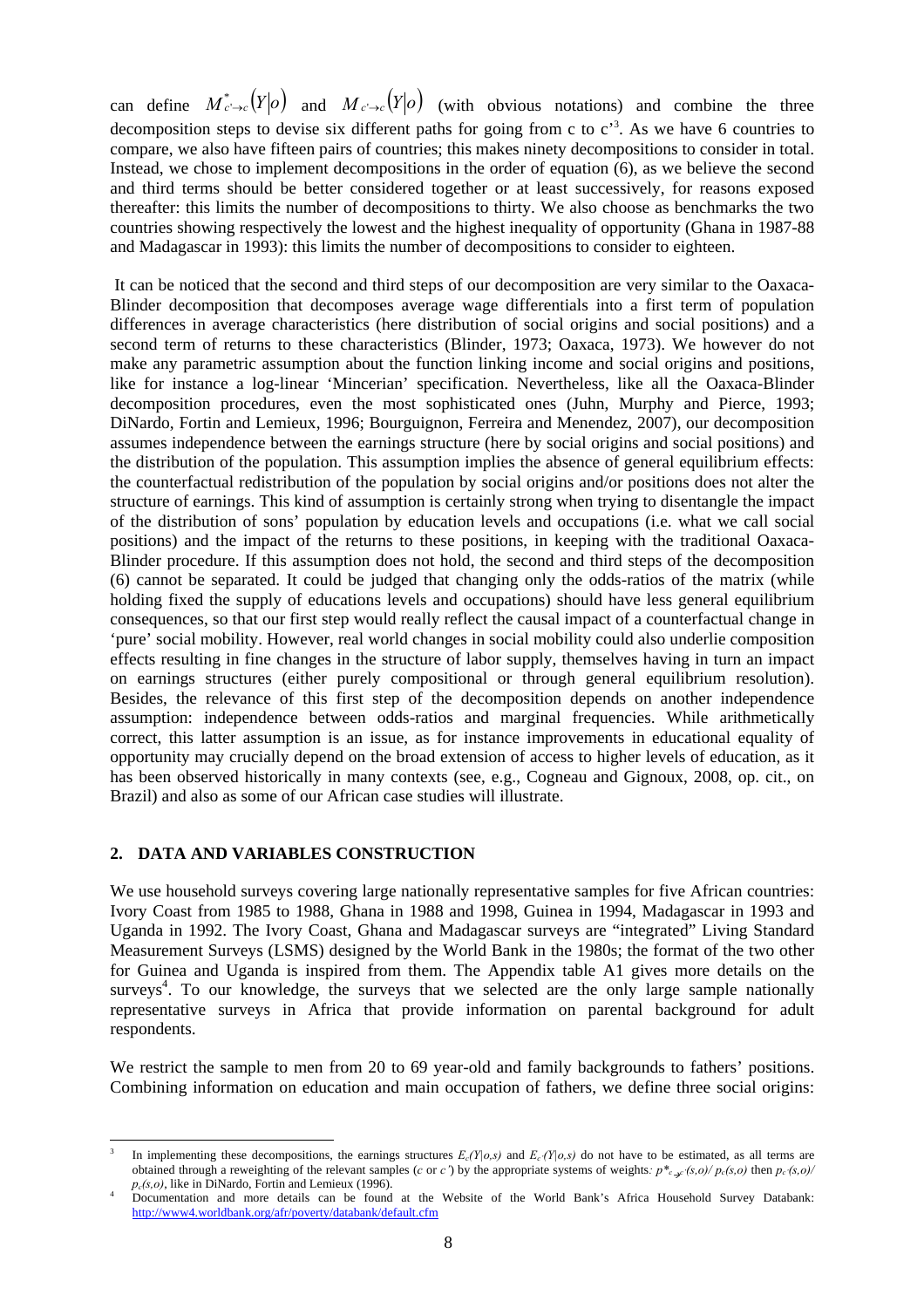farmers (whatever their level of education); non farmers with no education or primary level; and non farmers having reached a secondary or tertiary level of education. For the purpose of the decompositions whose methodology has been detailed at length in the previous section, individuals' (sons') positions are defined like fathers' except that an inactive class is added to include unemployed, students and retired people.

We also define two other circumstances to try to take into account a variable of outmost importance in the African context of State consolidation and ethnic conflicts: region of birth. Unfortunately, this variable is not available in the case of Uganda.

First, for each country except Uganda, we are able to distinguish individuals born in the most advantaged region: the capital town district. When we interact this region of birth dichotomy with the three social origins as defined above, we obtain 6 groups of social/regional origin.

Second, we may additionally distinguish individuals born in the most peripheral and disadvantaged regions of Ivory Coast and Ghana, i.e. the Northern parts of each country; making a similar divide in the cases of Guinea and Madagascar was more difficult. In the case of Ivory Coast, we aggregate foreign born migrants born in Burkina-Faso and Mali to Northerners born in Ivory Coast, as these two populations may be confronted to the same restrictions in their income opportunity set. In the cases of Ivory Coast and Ghana, the three possible regions of birth (capital / North / other) are only interacted with the 'father farmer' social origin, in order to get sufficient sample sizes in each cell. This generates 5 groups of social/regional origin.

Table 1 shows the size and the breakdown of the five samples by social origins and social positions<sup>5</sup>. Samples are quite large from 2,700 (Ghana 1987-88) to 8,530 observations (Uganda).

Most of the fathers of 20-69 year old men are farmers, even if there is some variation from the Ivory Coast and Madagascar cases (more than 80%), through Guinea and Uganda (around 78%), to Ghana with only 73% in 1988 and 65% in 1998. In the generation of sons, the share of farmers is still higher than 50% everywhere, except that we observe some divergence across time due to the speed of urbanization. In Madagascar, the share of farmers among sons (74%) is still close to that among fathers (82%), whereas in Ivory Coast we observe a 30 percentage points fall, from 85 to 55%. Although it is slowing down, this structural change is still rapid in some countries, as we see that in Ghana this share fell by 6 percentage points over a decade (1988-98).

Regarding the two other classes of origin and the distribution of education levels, Ghana stands out as the country where secondary education is the most widespread among fathers as well as among sons. In Ghana, middle school level is in fact more like an upper primary level. For the generations concerned (the system was reformed in 1987), the Ghanaian education system offered much longer schooling than elsewhere based on the "6-4-5-2" format: six years in primary school, four in middle school, five years in secondary school and two pre-university years (lower sixth and upper sixth). Individuals could pass an exam to go directly from primary to secondary school, cutting out middle school. However, since primary school had no system of repeating a failed year, half of the individuals (those who had at least reached middle school) had at least completed these six years of schooling. Most of the other half had never attended school, with only a small minority having left school at primary level.

Even before independence, Madagascar and Uganda experienced an early start in primary schooling, due to the policies of Merina and Buganda kingdoms and in particular the openness to European missionaries. Yet this advantage does not give rise to a high proportion of individuals completing primary school and disappears completely at the secondary level when compared with Ghana. In Madagascar and Uganda, two-thirds of individuals aged 20 and over had successfully completed one

l

<sup>5</sup> Percentages of missing data are in table A2 in appendix. These rates are quite low (maximum 4% for Guinean sample), as are also refusal rates for each survey. We checked there were no significant differences in terms of outcome level and sons' positions between the whole sample and the sample with information on fathers.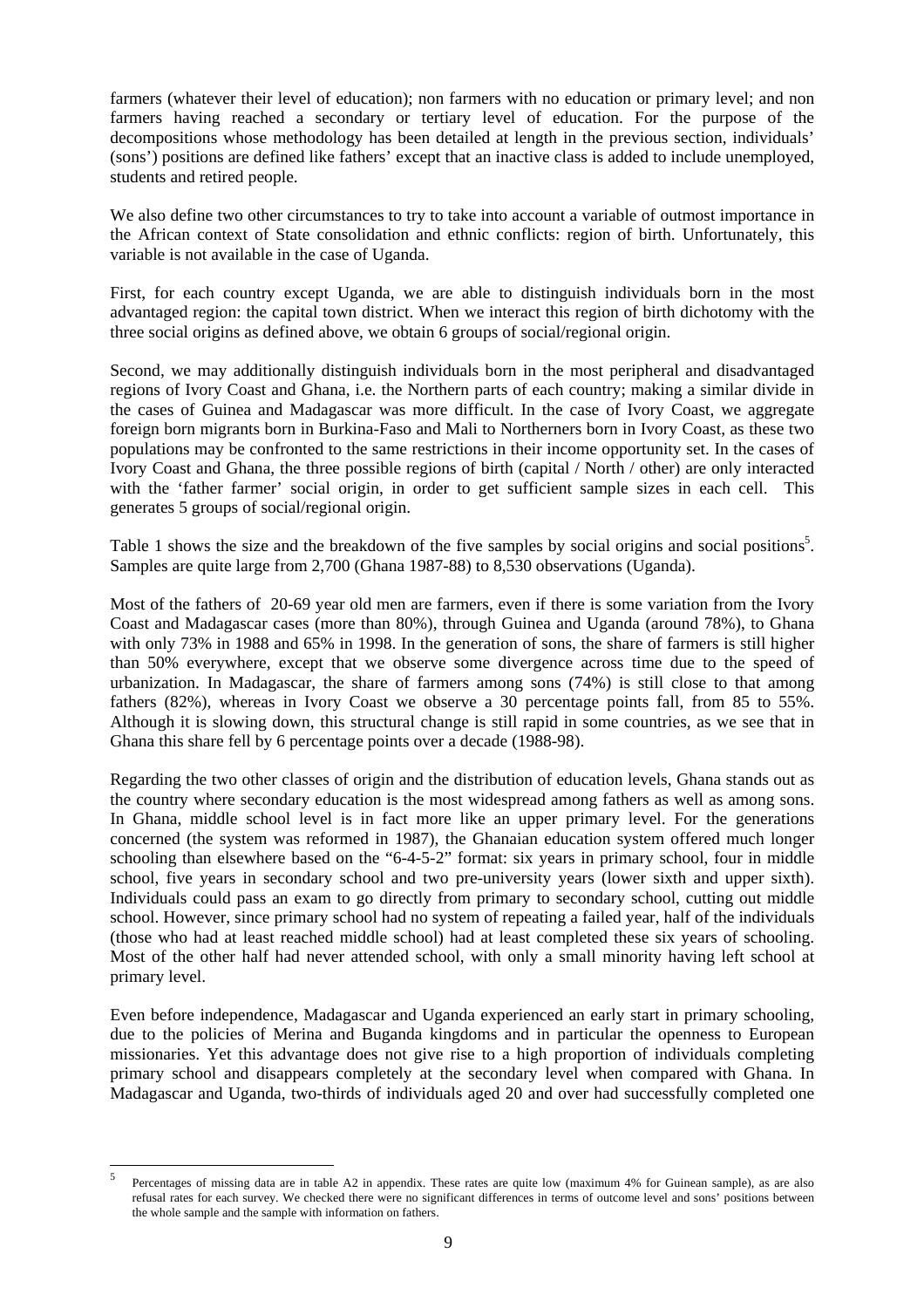year of primary education, but very few had completed all five (Madagascar, "5-4-3") or seven (Uganda, "7-4-2") years of this level.

At the other extreme, Ivory Coast and even more so, Guinea, stand out as countries where primary education was reserved to a small minority before independence. In fact, Madagascar makes an exception among former French colonies: a continental overview confirms the British colonies' large advantage in terms of school extension before 1960 (Benavot and Riddle, 1988). While being still behind in terms of access to school in the 1970s, Ivory Coast and Guinea had caught up with Madagascar and Uganda at the middle ("*collège*" in the French-origin systems) and secondary levels, as is revealed by the sons' education levels distribution.

|                                         | Ivory<br>Coast | Ghana<br>1988 | Ghana<br>1998 | Guinea  | Madagascar | <b>Uganda</b> |
|-----------------------------------------|----------------|---------------|---------------|---------|------------|---------------|
| Sample size                             | 4 8 4 3        | 2 7 0 2       | 4 6 25        | 5 5 1 3 | 4 4 2 7    | 8 5 3 0       |
| Fathers $(\% )$                         |                |               |               |         |            |               |
| Farmer                                  | 85.4           | 73.4          | 64.8          | 78.4    | 82.2       | 78.9          |
| Non Farmer Low Education <sup>a</sup>   | 10.5           | 14.1          | 14.1          | 17.9    | 10.6       | 13.1          |
| Non Farmer High Education <sup>b</sup>  | 4.1            | 12.5          | 21.2          | 3.8     | 7.1        | 8.0           |
| Born in the North <sup>c</sup>          | 31.3           | 21.1          | 20.9          | n.a.    | n.a.       | n.a.          |
| Born in the Capital region <sup>d</sup> | 8.5            | 8.5           | 9.6           | 6.8     | 29.7       | n.a.          |
| Individuals $(\% )$                     |                |               |               |         |            |               |
| Farmer                                  | 55.7           | 56.4          | 49.8          | 56.7    | 74.4       | 63.5          |
| Non Farmer Low Education <sup>a</sup>   | 19.3           | 10.6          | 9.0           | 22.3    | 9.3        | 14.5          |
| Non Farmer High Education <sup>b</sup>  | 11.7           | 25.9          | 28.9          | 10.6    | 11.6       | 11.2.         |
| Inactive                                | 13.3           | 7.1           | 12.3          | 10.4    | 4.6        | 10.9          |

**Table 1: Sample description**

Coverage: Men 20 to 69 year-old.

*Sources*: Ivory Coast LSMS 1985-1988; Ghana GLSS 1987-88 and 1998; Guinea, EIBC 1994; Madagascar, EPM 1993; Uganda Integrated Household Survey 1992; calculations by the authors.

a: Low Education: never been at school or has achieved at most primary level. In the case of fathers in Ivory Coast, means having obtained at most a primary degree (CEPE).

b: High Education: having achieved more than primary school level. In the case of fathers in Ivory Coast, means having middle school degree (BEPC).

c: Ivory Coast: born in départements of Bouna, Bondoukou, Boundiali, Dabakala, Ferkessedougou, Katiola, Korhogo, Mankono, Odienné, Séguéla, Tengrela and Touba (20.5%) and born in Burkina-Faso or Mali (10.8%); Ghana: born in regions Northern, Northern West, Northern East.

d. Ivory Coast: Abidjan; Ghana: Greater Accra; Guinea: Conakry; Madagascar: Antananarivo.

The outcome variable is the consumption per head for the household in which the individual lives. In low-income countries, it is more reliable to measure consumption (including home-produced consumption) than income (Deaton, 1997). For each country, consumption components have been meticulously reconstructed from raw survey data using a uniform methodology for comparison purposes<sup>6</sup>. For the ease of exposition, household consumption per capita is called 'income' in the remainder of the paper.

Table 2 first reveals a wide range of mean income levels, once consumption per capita in domestic currency is translated into international dollars using two sources for Purchasing Power Parity (PPP) exchange rates (Heston, Summers and Aten, 2002; Maddison, 2003). The ranking of countries is fairly consistent with GDP in international dollars as estimated by the same sources. 1985-88 Ivory Coast comes out by far as the wealthiest country, followed by Ghana, Uganda and Madagascar. A very large uncertainty regarding price levels in Guinea results in a wide discrepancy between the two income levels estimates for that country; our preference goes to the (much lower) Maddison's estimate.

 $\frac{1}{6}$  Details are available from the authors. The consumption variable includes all food and non-food current expenditures, home-produced food consumption, an imputed rent for house owners. It excludes too infrequent expenditures such as durable goods and health, as well as net transfers. It is adjusted for infra-annual inflation. Ghana 1998 consumption is measured at 1988 prices and translated in international dollars using the same PPP exchange rate as Ghana 1987-88.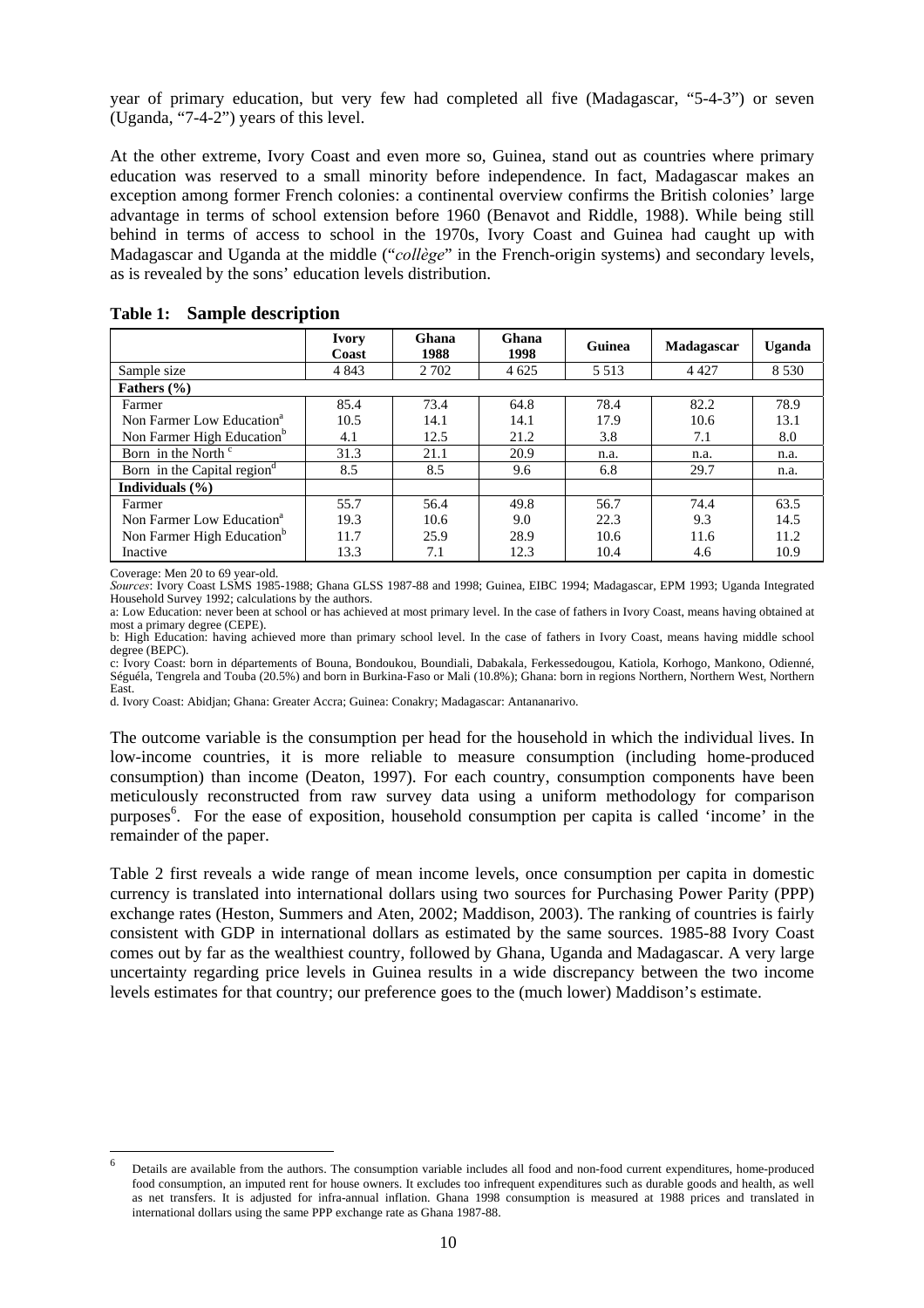|                                                 | <b>Ivory Coast</b> | Ghana 1988   | <b>Ghana 1998</b> | Guinea       | Madagascar   | <b>Uganda</b> |
|-------------------------------------------------|--------------------|--------------|-------------------|--------------|--------------|---------------|
| Mean Per capita Consumption in international \$ |                    |              |                   |              |              |               |
| PPP PWT <sup>a</sup>                            | 1796               | 1003         | 1024              | 2023         | 354          | 578           |
| PPP Maddison <sup>b</sup>                       | 1586               | 1041         | 1063              | 504          | 322          | 540           |
| Income Inequality indexes                       |                    |              |                   |              |              |               |
| Gini index                                      | 0.44               | 0.40         | 0.45              | 0.47         | 0.48         | 0.47          |
|                                                 | [0.43; 0.46]       | [0.39; 0.41] | [0.43; 0.47]      | [0.46; 0.49] | [0.45:0.49]  | [0.46; 0.48]  |
| Theil-T index                                   | 0.37               | 0.29         | 0.40              | 0.42         | 0.44         | 0.43          |
|                                                 | [0.34; 0.41]       | [0.27:0.32]  | [0.43; 0.47]      | [0.39:0.46]  | [0.40; 0.46] | [0.40; 0.46]  |

**Table 2: Mean income levels and overall income inequality levels** 

Coverage: Men 20 to 69 year-old. Sources: see table 1.

Notes: Bootstrap confidence intervals between brackets.

a: Per capita consumption in international \$ (source Penn World Tables 6.1, PPP level of consumption for the reference year, except for Ghana 1998 for which the PPP deflator is 1988 one).

b: Per capita consumption in international \$ (source Maddison, 2003 for the reference year, except for Ghana 1998 for which the PPP deflator is 1988 one).

All five African countries exhibit a very high level of income inequality, comparable with Latin American standards<sup>7</sup>. Our own estimates are broadly consistent with those which are compiled for the same countries and surveys by the United Nations WIDER database<sup>8</sup> and the World Bank report on Equity and Development (World Bank, 2005). Of the five countries studied, Ghana in 1987-88 has by far the lowest income inequality, while Ghana in 1998 and the four other countries cannot be statistically distinguished<sup>9</sup>. Lorenz curves dominance confirms this partial ranking.

#### **3. RESULTS: DIFFERENCES IN INEQUALITY OF OPPORTUNITY FOR INCOME**

Table 3 shows the maximin index for which both Roemer's and Van de Gaer's give the same results, given the monotonicity of the transition matrix linking types of social origins and income. Having a farmer father is always the most disadvantaged social origin, whatever the country that is considered, and whatever the within-type income decile. The index is presented in both its social welfare version (PPP levels with Maddison's exchange rates) and its inequality (normalized by the mean) version. The social welfare version produces the same ranking of countries as average consumption per capita in PPP (see Table 2): this means that between-countries differences in inequality (of opportunity) are not high enough to modify the differences in income level or poverty. Generalized Lorenz dominance unambiguously confirms this diagnosis (see Figure 1).

 $\overline{a}$ 7 It should be pointed out that international statistics base most of the estimates for Africa on per capita consumption while most of the estimates for Latin America are based on per capita income. As income inequality is most often higher than consumption inequality, due to transient components and measurement errors, international comparisons tend to understate the inequality level of Africa in comparison to Latin America.

UNU/WIDER–UNDP, 2000. World Income Inequality Database Version 1.0: *http://wider.unu.edu/wiid/wwwwiid.htm*. 9

An analysis of the sensitivity of income inequality indexes to the magnitude of measurement errors, following the lines proposed by Chesher and Schluter (2002), does not lead to question the more equal income distribution of Ghana in 1987-88 (see Cogneau et al., 2006).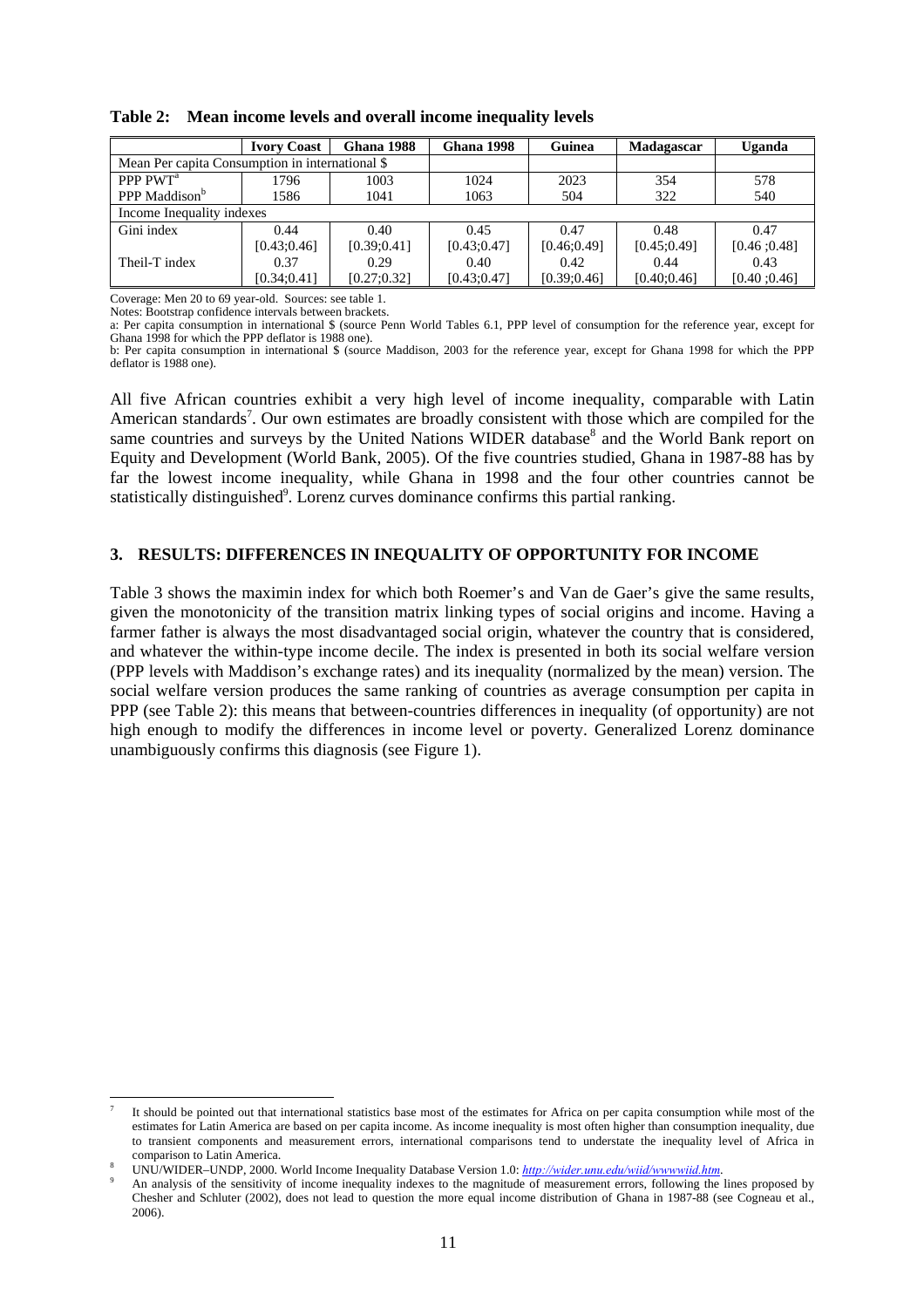|                                                                                         | <b>Ivory Coast</b> | <b>Ghana</b> 1988 | Ghana 1998     | <b>Guinea</b>  | Madagascar     | <b>Uganda</b>  |
|-----------------------------------------------------------------------------------------|--------------------|-------------------|----------------|----------------|----------------|----------------|
| Fathers position in 3 groups                                                            |                    |                   |                |                |                |                |
| Maximin index <sup>a</sup>                                                              | 1388               | 946               | 876            | 416            | 258            | 467            |
| Normalized by mean                                                                      | 0.87               | 0.91              | 0.82           | 0.83           | 0.80           | 0.86           |
|                                                                                         |                    |                   |                |                |                |                |
| Gini index                                                                              | 0.11               | 0.07              | 0.13           | 0.14           | 0.17           | 0.11           |
|                                                                                         | [0.10; 0.12]       | [0.07; 0.07]      | [0.12; 0.13]   | [0.14; 0.15]   | [0.16; 0.18]   | [0.11; 0.12]   |
|                                                                                         |                    |                   |                |                |                |                |
| Theil-T index                                                                           | 0.045              | 0.012             | 0.033          | 0.052          | 0.087          | 0.040          |
|                                                                                         | [0.042; 0.049]     | [0.011; 0.013]    | [0.032; 0.034] | [0.051; 0.055] | [0.083; 0.094] | [0.038; 0.043] |
| Adding region of birth: Born in the capital town district (6 groups <sup>b</sup> )      |                    |                   |                |                |                |                |
| Maximin index <sup>a</sup>                                                              | 1339               | 940               | 858            | 412            | 251            | n.a.           |
|                                                                                         |                    |                   |                |                |                |                |
| Gini index                                                                              | 0.13               | 0.08              | 0.15           | 0.15           | 0.18           | n.a.           |
|                                                                                         | [0.12; 0.14]       | [0.07; 0.08]      | [0.14; 0.15]   | [0.14; 0.15]   | [0.17; 0.19]   |                |
|                                                                                         |                    |                   |                |                |                |                |
| Theil-T index                                                                           | 0.050              | 0.015             | 0.045          | 0.056          | 0.092          | n.a.           |
|                                                                                         | [0.047; 0.054]     | [0.014; 0.017]    | [0.043; 0.047] | [0.054:0.059]  | [0.086: 0.97]  |                |
|                                                                                         |                    |                   |                |                |                |                |
| Adding region of birth: Born in the North, in the capital town (5 groups <sup>c</sup> ) |                    |                   |                |                |                |                |
| Maximin index <sup>a</sup>                                                              | 1157               | 804               | 574            | n.a.           | n.a.           | n.a.           |
|                                                                                         |                    |                   |                |                |                |                |
| Gini index                                                                              | 0.15               | 0.09              | 0.17           | n.a.           | n.a.           | n.a.           |
|                                                                                         | [0.15; 0.16]       | [0.09; 0.10]      | [0.16; 0.17]   |                |                |                |
|                                                                                         |                    |                   |                |                |                |                |
| Theil-T index                                                                           | 0.054              | 0.016             | 0.049          | n.a.           | n.a.           | n.a.           |
|                                                                                         | [0.051; 0.057]     | [.015; .016]      | [0.047; 0.051] |                |                |                |

#### **Table 3: Inequality of opportunity for income indexes**

Coverage: Men 20 to 69 year-old. Sources: see table 1.

Notes: Bootstrap confidence intervals between brackets.

a: Per capita consumption in international \$ (source Maddison, 2003 for the reference year, except for Ghana.

b: Social origins (3 groups) X being or not being born in the capital town district 1998 for which the PPP deflator is 1988 one). c: Father Farmer and being born in the North; Father Farmer and being born in the capital town district; Father Farmer and being born elsewhere; Uneducated Non Farmer Father, Educated Non Farmer Father.

**Figure 1: Generalized Lorenz Curves between 3 groups of Fathers' position** 



*Source*: ICA Madagascar and Mauritius 2005.

The dotted lines correspond to confidence intervals at 95 percent.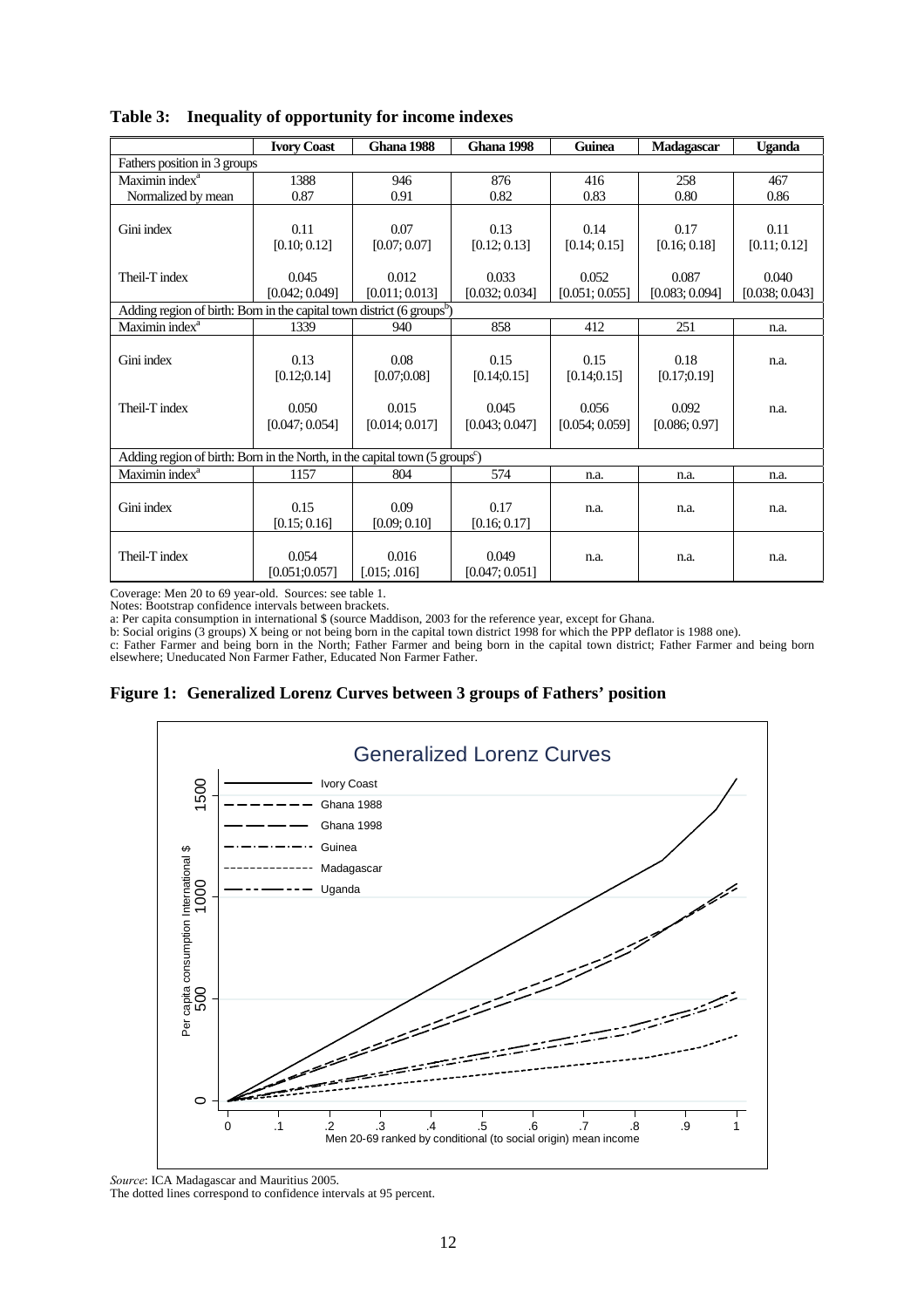The normalized index gives another ranking of countries: 1987-88 Ghana comes first, followed by Ivory Coast, Uganda, 1998 Ghana, Guinea and lastly Madagascar. For instance, it expresses that the mean income of sons with a father farmer reaches 91% of the country mean income in Ghana, whereas the same ratio is only 80% in Madagascar. These indexes are composed of two basic elements: the first is the earnings scale between social origins, shown in Table 4; the second is the vector of weights of social origins in the population, shown in Table 1. Table 4 reveals that it is in 1987-88 Ghana that mean income differentials by social origins are the lowest, and in Madagascar the highest. In 1987-88 Ghana, the earnings scale goes from 100 through 127 to 151, while in Madagascar it climbs from 100 through 185 to 317.

|                            | <b>Ivory Coast</b> | Ghana<br>1988 | Ghana<br>1998 | Guinea | Madaga-<br>scar | Uganda |
|----------------------------|--------------------|---------------|---------------|--------|-----------------|--------|
| (1) Father Farmer          | 100                | 100           | 100           | 100    | 100             | 100    |
| $(2)$ F. N-farm. Low E.    | $170*$             | $127*$        | $130*$        | $184*$ | $185*$          | 146*   |
| $(3)$ F. N-farm. High E.   | $270*$             | $151*$        | $181*$        | $262*$ | $317*$          | 228*   |
| F test $(2)=(3)$ (p value) | 0.00               | 0.01          | 0.00          | 0.00   | 0.00            | 0.00   |

Coverage: men 20 to 69 year-old. Sources: see table 1. Notes: \* significant at 1%.

The inequality of opportunity partial ordering provided by Lorenz curves dominance distinguishes only three groups of countries: the two extreme cases, 1987-88 Ghana and 1993 Madagascar, and the group formed by the four other country cases whose Lorenz curves cross each other.

#### **Figure 2: Lorenz Curves between 3 groups of Fathers' position**



This dominance result is reflected in the top panel of Table 3 by the different orderings obtained within the middle-group of countries, according to which inequality index I is chosen to implement the Van de Gaer formula (2). According to the Gini index, Ivory Coast is the second least unequal country followed by Uganda, 1998 Ghana and Guinea, whereas according to the Theil-T index it is 1998 Ghana that comes second, followed by Uganda, Ivory Coast and Guinea. Furthermore, when looking at confidence intervals, only the relative position of Guinea seems statistically reliable for these two indexes.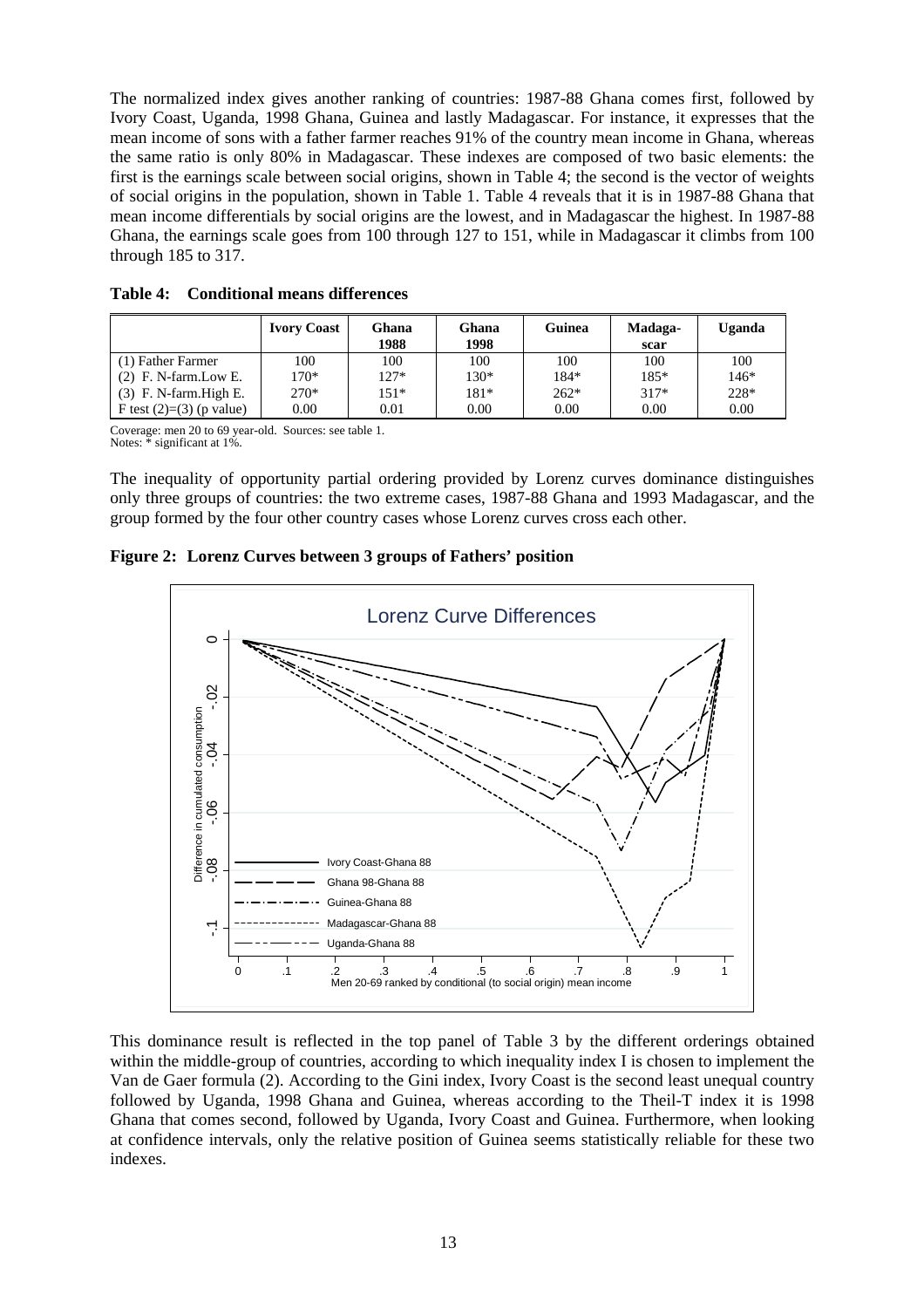The second and third panels of Table 3 provide another set of results about the influence of the individuals' region of birth.

The middle panel shows that being born in the capital town district (interacted with father's occupation and education level) does not give rise to a very significant advantage and thus does not modify very much the diagnosis about inequality of opportunity, whatever the country that is considered (in Uganda, the region of birth is not available).

In the bottom panel, we additionally distinguish the Northern region of birth category that is most relevant in the cases of Ghana and Ivory Coast (including born in Burkina-Faso or Mali for the latter). It comes out that being born in the Northern disadvantaged regions significantly restricts income opportunities in Ivory Coast and 1998 Ghana. The analysis of the 1988-1998 period of economic recovery in this latter country has indeed revealed that growth resumption has not been evenly distributed between the North and the South (Shepherd and Gyimah-Boadi,  $2005$ )<sup>10</sup>. In the case of Ivory Coast, this lack of opportunity of Northerners is one element of explanation for the political crisis that has lead to the partition of the country since 2002 and is not yet entirely solved. It is for 1998 Ghana that this dimension comes out as most meaningful.

In the end, the ordering of countries in three classes seems robust. This ordering suggests that inequality of opportunity for income is only imperfectly correlated with average wealth: although Madagascar is the poorest of our set, Ghana is not the most affluent country when compared to Ivory Coast. Countries' ranks are more consistent with overall income inequality: Table 2 indeed shows that 1987-88 Ghana is the country with the most equal income distribution, with a Gini index of 0.40, while Madagascar stands out as the most unequal. Furthermore, a look at Ghana across time suggests that economic recovery was accompanied with an increase in both overall inequality and inequality of opportunity.

The last part of our results introduces the social position as an intermediary variable for analyzing the link between social origin and income. As already mentioned in section 2, we coded the sons' social position as the fathers', except for an inactive class that gathers students in younger cohorts, unemployed, and retired people in older cohorts. The distribution of population among the four social positions for each country was already given in Table 1.

| <b>Ivory Coast</b> |    |                |    |                |      | Guinea       |    |                |    |     |
|--------------------|----|----------------|----|----------------|------|--------------|----|----------------|----|-----|
|                    | 1  | $\overline{2}$ | 3  | In.            | Tot. |              | 1  | $\overline{2}$ | 3  | In. |
| 1                  | 63 | 18             | 9  | 10             | 100  | 1            | 68 | 19             | 6  | 7   |
| $\overline{2}$     | 17 | 37             | 20 | 26             | 100  | $\mathbf{2}$ | 19 | 38             | 23 | 20  |
| 3                  | 5  | 13             | 38 | 44             | 100  | 3            | 3  | 17             | 42 | 38  |
| Tot.               | 56 | 20             | 12 | 13             | 100  | Tot.         | 57 | 23             | 10 | 10  |
| Ghana 1988         |    |                |    |                |      | Madagascar   |    |                |    |     |
|                    | 1  | $\overline{2}$ | 3  | In.            | Tot. |              |    | $\mathbf{2}$   | 3  | In. |
| 1                  | 67 | 10             | 19 | $\overline{4}$ | 100  | 1            | 86 | 7              | 5  | 3   |
| 2                  | 30 | 21             | 39 | 10             | 100  | $\mathbf{2}$ | 31 | 27             | 33 | 9   |
| 3                  | 27 | 5              | 52 | 16             | 100  | 3            | 20 | 6              | 55 | 19  |
| Tot.               | 57 | 11             | 26 | 7              | 100  | Tot.         | 75 | 9              | 11 | 5   |
| Ghana 1998         |    |                |    |                |      | Uganda       |    |                |    |     |
|                    |    | $\mathbf{2}$   | 3  | In.            | Tot. |              |    | 2              | 3  | In. |
| 1                  | 66 | 8              | 19 | 7              | 100  | 1            | 71 | 13             | 9  | 7   |
| $\mathbf{2}$       | 33 | 18             | 36 | 13             | 100  | $\mathbf{2}$ | 45 | 27             | 19 | 9   |
| 3                  | 16 | 4              | 54 | 25             | 100  | 3            | 26 | 16             | 36 | 22  |
| Tot.               | 50 | 9              | 29 | 12             | 100  | Tot.         | 64 | 15             | 12 | 9   |

|  | Table 5: Intergenerational social mobility: outflow tables |  |  |
|--|------------------------------------------------------------|--|--|
|--|------------------------------------------------------------|--|--|

| vory Coast   |    |                |    |     |      | Guinea     |    |                |    |     |      |
|--------------|----|----------------|----|-----|------|------------|----|----------------|----|-----|------|
|              | 1  | $\overline{2}$ | 3  | In. | Tot. |            |    | $\mathbf{2}$   | 3  | In. | Tot. |
| 1            | 63 | 18             | 9  | 10  | 100  | ı          | 68 | 19             | 6  | 7   | 100  |
| $\mathbf{2}$ | 17 | 37             | 20 | 26  | 100  | 2          | 19 | 38             | 23 | 20  | 100  |
| 3            | 5  | 13             | 38 | 44  | 100  | 3          | 3  | 17             | 42 | 38  | 100  |
| Tot.         | 56 | 20             | 12 | 13  | 100  | Tot.       | 57 | 23             | 10 | 10  | 100  |
| 3hana 1988   |    |                |    |     |      | Madagascar |    |                |    |     |      |
|              | 1  | $\overline{2}$ | 3  | In. | Tot. |            | 1  | $\overline{2}$ | 3  | In. | Tot. |
| 1            | 67 | 10             | 19 | 4   | 100  | 1          | 86 | 7              | 5  | 3   | 100  |
| 2            | 30 | 21             | 39 | 10  | 100  | 2          | 31 | 27             | 33 | 9   | 100  |
| 3            | 27 | 5              | 52 | 16  | 100  | 3          | 20 | 6              | 55 | 19  | 100  |
| Tot.         | 57 | 11             | 26 | 7   | 100  | Tot.       | 75 | 9              | 11 | 5   | 100  |
| Fhana 1998   |    |                |    |     |      | Uganda     |    |                |    |     |      |
|              |    | $\overline{2}$ | 3  | In. | Tot. |            |    | 2              | 3  | In. | Tot. |
| 1            | 66 | 8              | 19 | 7   | 100  | 1          | 71 | 13             | 9  | 7   | 100  |
| 2            | 33 | 18             | 36 | 13  | 100  | 2          | 45 | 27             | 19 | 9   | 100  |
| 3            | 16 | 4              | 54 | 25  | 100  | 3          | 26 | 16             | 36 | 22  | 100  |
| Tot.         | 50 | 9              | 29 | 12  | 100  | Tot.       | 64 | 15             | 12 | 9   | 100  |

Coverage: men 20 to 69 year-old. Sources: see table 1.

Notes: Father's position in rows, Son's positions in columns. 1: Farmer.

2: Non-Farmer with no more than primary education.

l 10 In fact, our data shows no growth of average consumption per capita over the period. This feature is in line with national accounts data collected by World Bank (World Development Indicators, 2006). This data combines a positive GDP per capita growth (coming from investment and exports) with a stabilization of consumption per capita.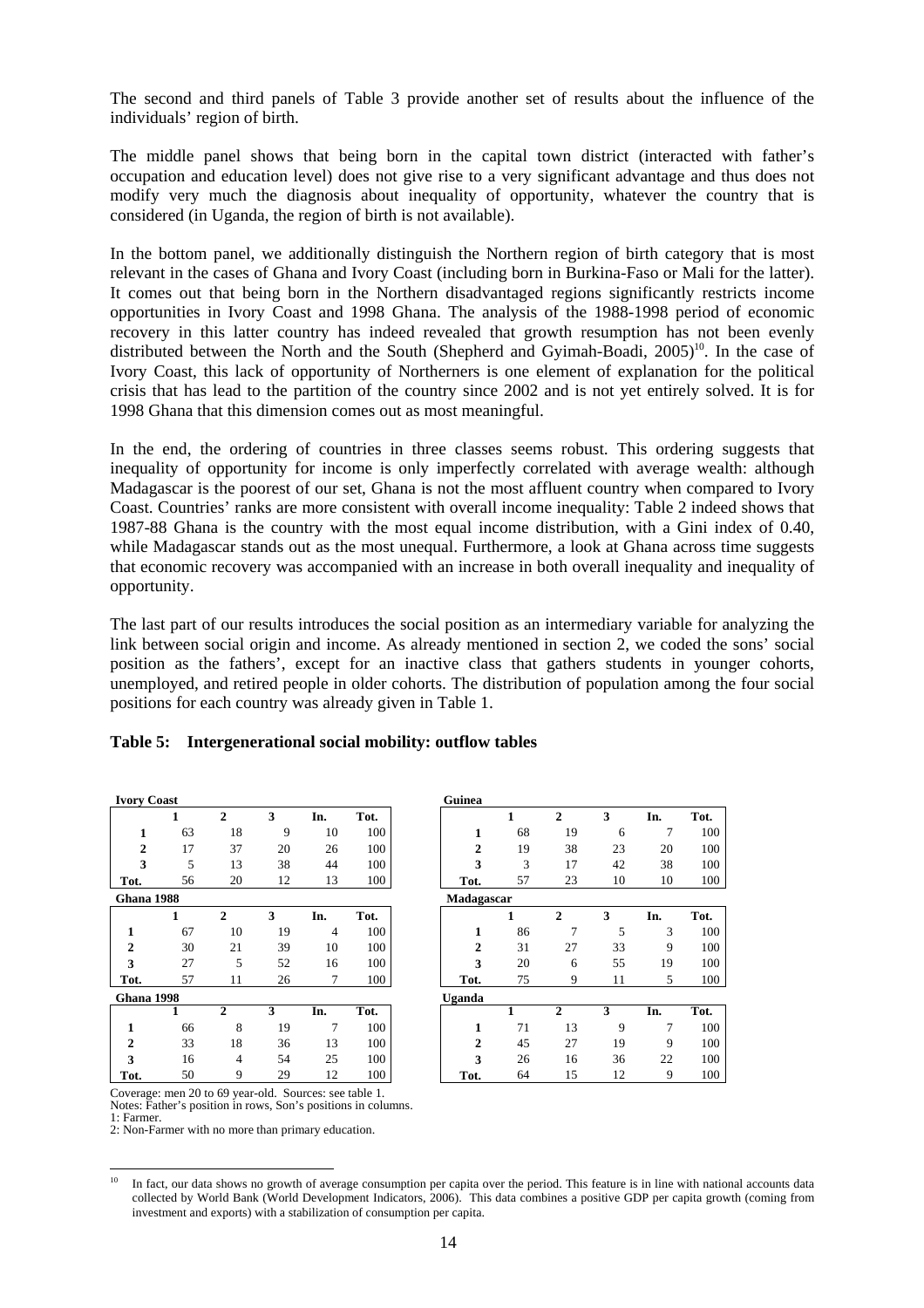In.: Inactive (student, unemployed, retired…)

Table 5 shows the outflow tables of intergenerational mobility between social origins and social positions. Conditional probabilities are somewhat difficult to compare at face value, as the weights of each social destination vary from one country to another. However, the share of farmers among sons is roughly comparable between Ivory Coast, Ghana and Guinea. Then, the comparison of the first columns of the corresponding outflow tables reveals that non-farmer sons have a higher probability of working in agriculture in Ghana than in the two other countries. Once the higher weight of farmers is taken into account, the other former British colony, Uganda, shares this characteristic with Ghana. The outflow table for Madagascar reveals two other specific features: a very low rate of exit from agriculture for farmers' sons and also the highest rate of reproduction in the non-farmer educated social class.

Table 6 presents another element of our decomposition: the earnings scales according to social position. Like for earnings scales according to father's position, Ghana again stands out with the narrowest earnings scales whatever the year (1988 or 1998) considered. As already noticed in previous works using the same surveys, returns to education are fairly limited in that country (Glewwe and Twum-Baah, 1991; Schultz, 1999; Cogneau et al., 2006). Among other countries, Guinea exhibits the widest earnings scale, while the three remaining countries are rather close to each other from that point of view. The between-groups component of the Theil-T index decomposition tells a rather similar story: while in Ghana income differentials between social positions hardly explain more than 10% of income inequality between 20-69 year old men, in all other countries this share exceeds 20% and reaches 31% in the case of Guinea.

#### **Table 6: income differences between sons according to social positions**

|                            | <b>Ivory Coast</b> | <b>Ghana</b> 1988 | Ghana 1998 | Guinea | Madaga-<br>scar | Uganda |
|----------------------------|--------------------|-------------------|------------|--------|-----------------|--------|
| (1) Farmer                 | 100                | 100               | 100        | 100    | 100             | 100    |
| (2) Non-farmer Low Educ.   | 158*               | 136*              | 138*       | $236*$ | $173*$          | $200*$ |
| (3) Non-farmer High Educ.  | $321*$             | $157*$            | 199*       | $368*$ | $314*$          | 285*   |
| (4) Inactive               | $192*$             | 106               | 149*       | $208*$ | $214*$          | 198*   |
| Between group component of |                    |                   |            |        |                 |        |
| Theil-T $(\%)$             | 27                 |                   | 12         | 31     | 25              | 21     |

Coverage: men 20 to 69 year-old. Sources: see table 1.

\* Difference with (1) significant at 1%.

We lastly turn to the decomposition exercises. Table 7 (resp. Table 8) shows in columns the three terms of decomposition of equation (6) when passing from a given country to 1988 Ghana (resp. 1993 Madagascar), the country where inequality of opportunity for income has been estimated as the lowest (resp. the highest). For each pair wise comparison, the two rows correspond to the two possible paths for implementing the same decomposition in the same order: the first row simply starts from the country indicated in the row first column, whereas the second starts from the chosen benchmark country (Ghana 1988 or Madagascar).

**Table 7: Decomposition of inequality of opportunity: the impact of mobility matrices (Benchmark country: Ghana 1988)** 

|                    | Observed | Diff. due to<br>odds-ratios | With<br>Gh. 1988<br>odds-ratios <sup>a</sup> | Diff. due to<br>margins | With<br>Gh. 1988<br>mob.<br>Matrix <sup>b</sup> | Diff. due to<br>earnings<br>structures |           | Ghana<br>1988 |
|--------------------|----------|-----------------------------|----------------------------------------------|-------------------------|-------------------------------------------------|----------------------------------------|-----------|---------------|
|                    |          | (1)                         |                                              | (2)                     |                                                 | (3)                                    | $(2)+(3)$ |               |
| Gh. 1988           | 0.07     |                             |                                              |                         |                                                 |                                        |           |               |
| Gh. 1998           | 0.13     | $-.01$                      | 0.12                                         | $-.03$                  | 0.09                                            | $-.02$                                 | $-.05$    |               |
|                    |          | $-.01$                      |                                              | $-.01$                  |                                                 |                                        |           |               |
| <b>Ivory Coast</b> | 0.11     | $-.02$                      | 0.09                                         | $+.09$                  | 0.18                                            | $-.11$                                 | $-.02$    |               |
|                    |          | $-.02$                      |                                              | $+.05$                  |                                                 | $-.07$                                 | $-.02$    | 0.07          |
| Guinea             | 0.14     | $-.03$                      | 0.11                                         | $+0.05$                 | 0.16                                            | $-.09$                                 | $-.04$    |               |
|                    |          | $-.02$                      |                                              | $+.03$                  |                                                 | $-.08$                                 | $-.05$    |               |
| Madagascar         | 0.17     | $-.05$                      | 0.12                                         | $+.05$                  | 0.17                                            | $-.10$                                 | $-.05$    |               |
|                    |          | $-.02$                      |                                              | $+.03$                  |                                                 | $-.11$                                 | $-.08$    |               |
| Uganda             | 0.11     | $-.00$                      | 0.11                                         | $+.04$                  | 0.15                                            | $-0.08$                                | $-.04$    |               |
|                    |          | $-.01$                      |                                              | $+.02$                  |                                                 | $-.05$                                 | $-.03$    |               |

Coverage: men 20 to 69 year-old. Sources: see table 1.

Notes: For each country, the second row corresponds to the decomposition starting from the reference country sample (Ghana 1988) with the opposite sign.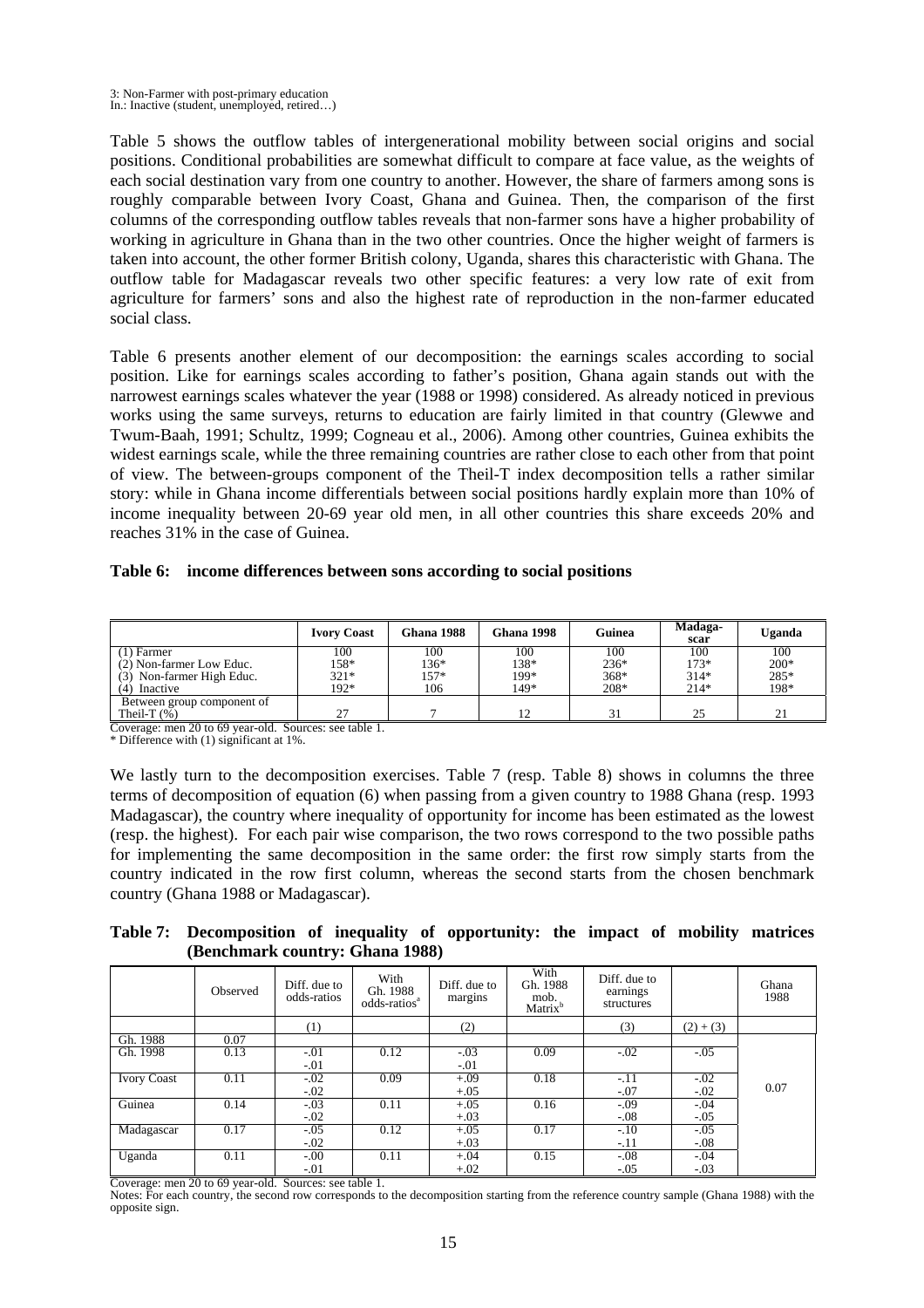a: Inequality of opportunity index obtained through a reweighting of observations according to a counterfactual social mobility matrix with the same margins (distribution of father's and son's positions) as the country under review but Ghana 1988 odds-ratios. b: Inequality of opportunity index obtained through reweighting of observations according to the Ghana 1988 social mobility matrix (both odds-ratios and margins).

|                    | <b>Observed</b> | Diff. due<br>to odds-<br>ratios | With<br>Madag.<br>Odds-<br>ratios <sup>a</sup> | Diff. due<br>to margins | With<br>Madag.<br>Mob.<br>Matrix <sup>b</sup> | Diff. due<br>to earnings<br>structures |             | Madag.<br>1993 |
|--------------------|-----------------|---------------------------------|------------------------------------------------|-------------------------|-----------------------------------------------|----------------------------------------|-------------|----------------|
|                    |                 | (1)                             |                                                | (2)                     |                                               | (3)                                    | $(2) + (3)$ |                |
| Gh. 1988           | 0.07            | $+.02$                          | 0.09                                           | $-.03$                  | 0.06                                          | $+.11$                                 | $+.08$      |                |
|                    |                 | $+.05$                          |                                                | $-.05$                  |                                               | $+.10$                                 | $+.05$      |                |
| Gh. 1998           | 0.13            | $+.02$                          | 0.15                                           | $-0.06$                 | 0.09                                          | $+.08$                                 | $+.02$      |                |
|                    |                 | $+.04$                          |                                                | $-.09$                  |                                               | $+.09$                                 | $+00.$      |                |
| <b>Ivory Coast</b> | 0.11            | $+.02$                          | 0.13                                           | $+.05$                  | 0.18                                          | $-.01$                                 | $+.04$      |                |
|                    |                 | $+.01$                          |                                                | $+.06$                  |                                               | $-.01$                                 | $+.05$      | 0.17           |
| Guinea             | 0.14            | $+00.$                          | 0.14                                           | $+.04$                  | 0.18                                          | $-.01$                                 | $+.03$      |                |
|                    |                 | $+0.00$                         |                                                | $+.04$                  |                                               | $-.01$                                 | $+.03$      |                |
| Madagascar         | 0.17            |                                 |                                                |                         |                                               |                                        |             |                |
| Uganda             | 0.11            | $+.05$                          | 0.16                                           | $-.01$                  | 0.15                                          | $+.02$                                 | $+.01$      |                |
|                    |                 | $+.04$                          |                                                | $-.01$                  |                                               | $+.03$                                 | $+.02$      |                |

#### **Table 8: Decomposition of inequality of opportunity: the impact of mobility matrices (Benchmark country: Madagascar 1993)**

Coverage: men 20 to 69 year-old. Sources: see table 1.

Notes: see table 7, replace Ghana 1988 by Madagascar 1993.

The first term corresponds to the influence of the mobility matrices inner structure, i.e. odds-ratios. As revealed by the signs of the first term, Ghana (especially in 1988) and Uganda are the countries where intergenerational mobility is the most fluid, and Madagascar where it the most rigid, at least from the standpoint of income opportunities; Ivory Coast and Guinea stand in-between.

The second term assesses the impact of moves in the margins of the mobility tables; it is linked to the differences in economic structures (weight of agriculture) and in educational development. The third term of the decomposition, that we call the earnings structure effect, corresponds to the moves in average earnings attached to each cells of the mobility matrices. The two terms have in most cases large magnitudes. They also have opposite signs, the only exception arising in the historical evolution of Ghana over the 1990s. This latter feature suggests the presence of compositional and/or general equilibrium effects linking labor supply composition to earnings structures.

Because of this general equilibrium issue, we also look at the sum of the second and third terms, and compare column  $(1)$  with column  $(2)+(3)$ . In most cases, the earnings structure effect dominates the margins effect in their sum; or in the Bourguignon, Ferreira and Leite (2002) terminology, price effects dominate population effects, one exception arising when Ivory Coast and Guinea are compared to Madagascar.

When comparing Uganda or 1998 Ghana with Madagascar, the mobility effect dominates the sum of the tables' margins (population) and earnings structure (price) effects. It also contributes to half of the difference between 1988 Ghana and 1985-88 Ivory Coast (and between 1987-88 and 1998 Ghana for one path). In the other cases, it is dominated by the joint influence of population distribution and earnings structure. However, mobility effects always have the same sign as the sum of population and earnings effects. This latter feature once again suggests that compositional effects and /or general equilibrium forces may be at play that would determine at the same time the earnings differentials, the occupational and educational structure and the intergenerational opportunities.

#### **CONCLUSION**

A new analysis of large-sample surveys in five comparable Sub-Saharan African countries, all providing information on individuals' parental background and region of birth, allows measuring for the first time inequality of opportunity for income in five comparable countries of Africa: Ivory Coast, Ghana, Guinea, Madagascar and Uganda. We compute inequality of opportunity indexes in keeping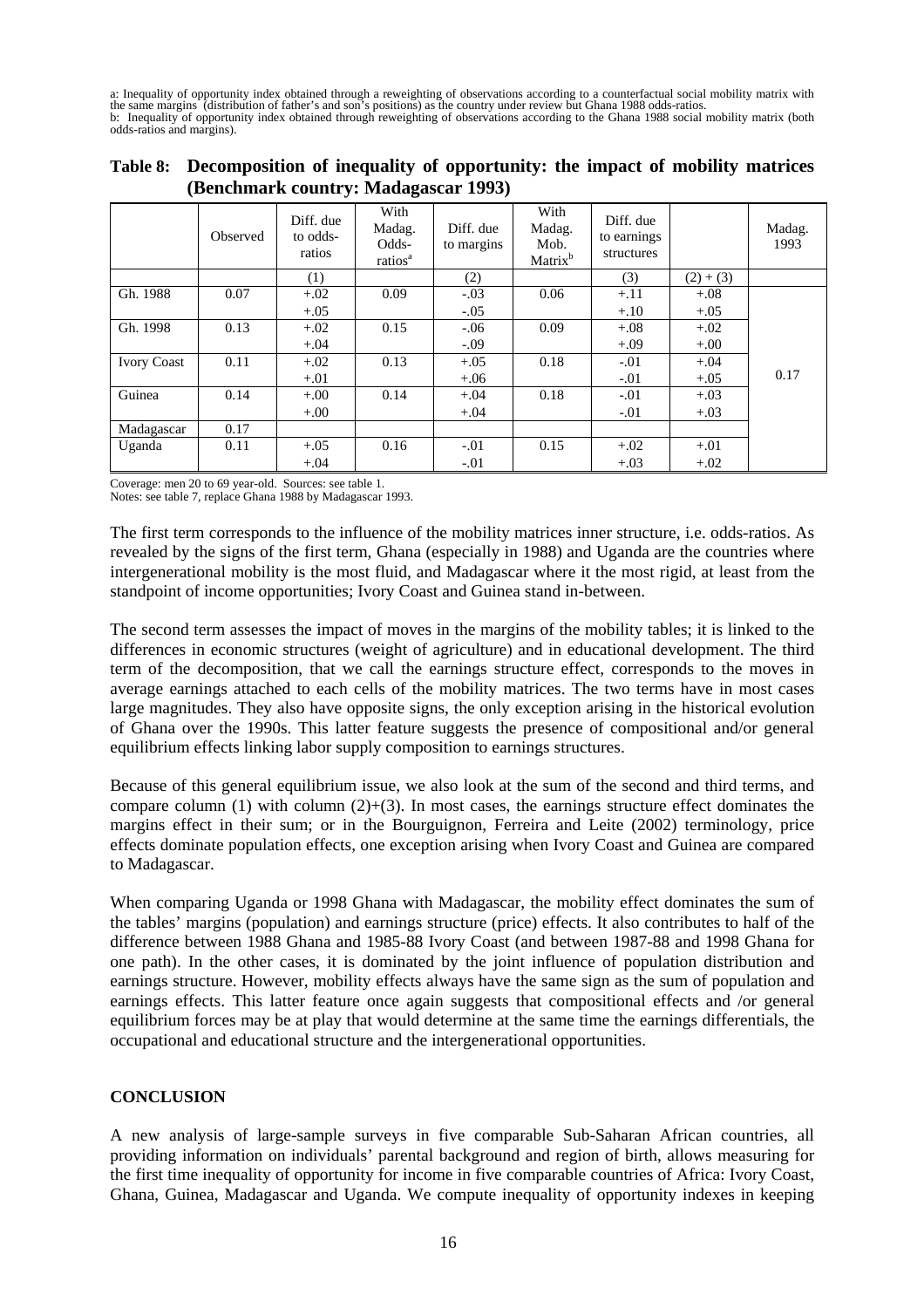with the main proposals in the literature, and propose a decomposition of between-country differences that distinguishes the respective impacts of intergenerational mobility between social origins and positions, of the distribution of education and occupations in the sons' generation, and of the earnings structure. Among our five countries, Ghana in 1988 has by far the lowest income inequality between individuals of different social origins, while Madagascar in 1993 displays the highest inequality of opportunity from the same point of view. Ghana in 1998, Ivory Coast in 1985-88, Guinea in 1994 and Uganda in 1992 stand in-between and can not be ranked without ambiguity.

Inequality of opportunity for income seems to correlate with overall income inequality more than with national average income, like in the famous comparison between Sweden and United States undertaken by Björklund and Jäntti (2001). Decompositions reveal that the two former British colonies (Ghana and Uganda) share a much higher intergenerational educational and occupational mobility than the three former French colonies. Further, Ghana distinguishes itself from the four other countries, because of the combination of widespread secondary schooling, low returns to education and low income dualism against agriculture. Nevertheless, it displays marked regional inequality insofar as being born in the Northern part of this country produces a significant restriction of income opportunities.

Intergenerational social mobility, school extension and income dualism are not necessarily independent phenomena, if only through general equilibrium effects. More research is warranted about the long-term dynamics that have brought about this differentiation between countries, and in particular between such close neighbors as Ivory Coast and Ghana. Those long-term dynamics would involve the combined impacts of geography, pre-colonial conditions and colonial powers' policies, and consecutive or disruptive post-colonial State trajectories.

#### **ACKNOWLEDGEMENTS**

This research received funding from the Agence Française de Développement (AFD) Research Department. The authors thank Jean-David Naudet for his support and clever remarks. They also thank Thomas Bossuroy, Philippe De Vreyer, Charlotte Guénard, Victor Hiller, Phillippe Leite, Laure Pasquier-Doumer and Constance Torelli for their contributions in the construction of datasets and their participation in the first stage of this study. The usual disclaimer applies.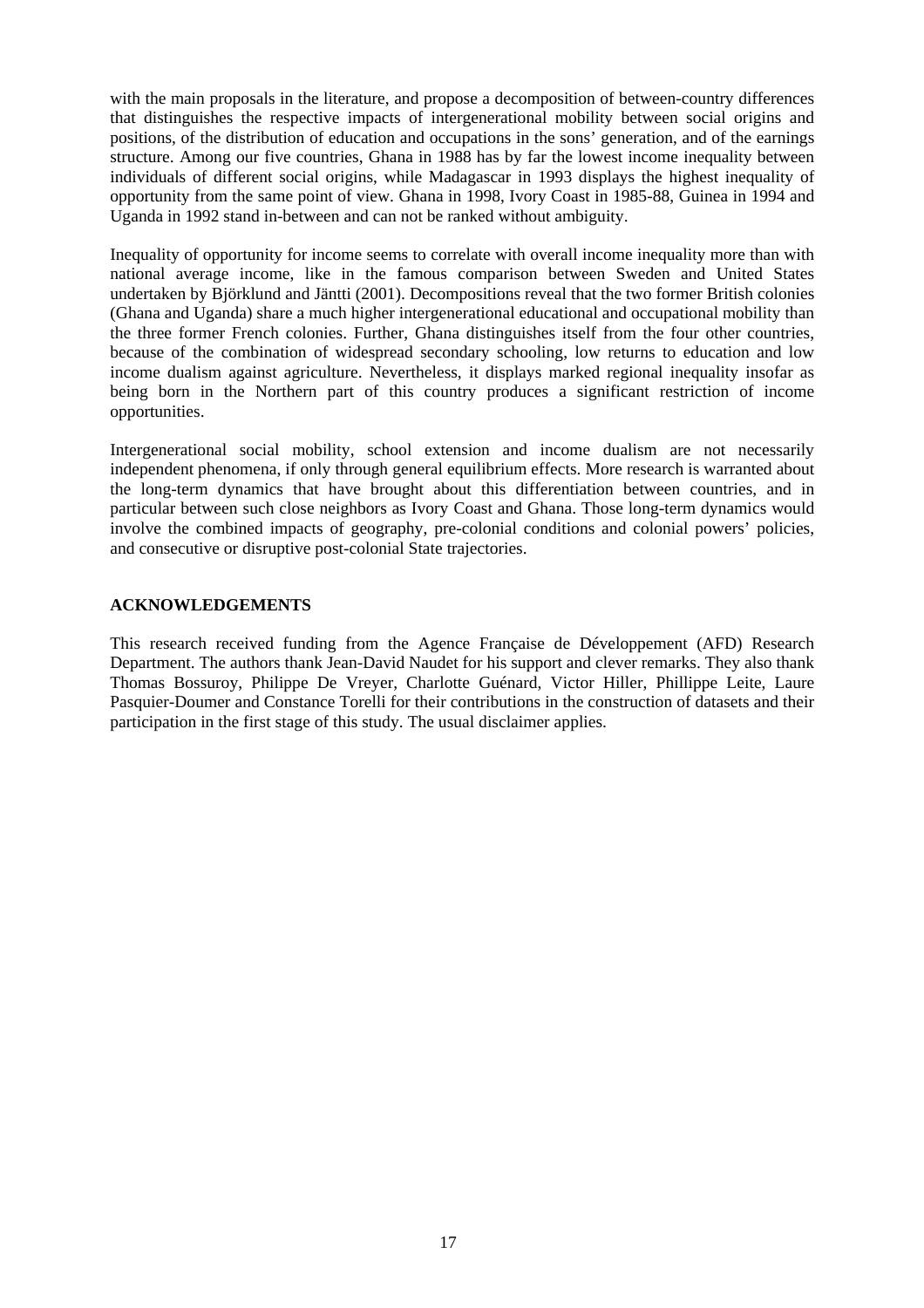#### **APPENDICES**

#### **Appendix 1: Decomposition of inequality of opportunity indexes using the log-Linear model**

The log-linear model provides a useful parameterization of a contingency table such as each country *c* social mobility tables (Bishop, Fienberg and Holland, 1975).

$$
\ln[p_c(s, o)] = \mu_c + \alpha_c(o) + \beta_c(s) + \gamma_c(s, o)
$$
\n(A1)

This parameterization is unique under the following constraints:

$$
\sum_{o} \alpha_{c}(o) = 0 ; \sum_{s} \beta_{c}(s) = 0 ; \sum_{s} \gamma_{c}(s, o) = 0, \forall o ; \sum_{o} \gamma_{c}(s, o) = 0, \forall s.
$$

In this so-called 'saturated', i.e. unconstrained, form, the log-linear is purely descriptive. Its coefficients merely provide an arithmetic decomposition of the table frequencies:  $\mu_c$  is equal to the mean of log joint probabilities,  $\alpha_c$ (*o*) and  $\beta_c$ (*s*) characterize respectively row and column marginal probabilities, and the  $\gamma_c(s, o)$  characterize the odds-ratios.

For instance, in the case where social origin *o* and social position *s* are dichotomic ( $o=0,1$  and  $s=0,1$ ), i.e. if the social mobility table is a 2 rows and 2 columns matrix, one obtains:

$$
\mu = \frac{1}{4} \left[ \ln p_c(0,0) + \ln p_c(0,1) + \ln p_c(1,0) + \ln p_c(1,1) \right]
$$
  
\n
$$
\alpha_c(1) = \frac{1}{2} \left[ \ln p_c(1,0) + \ln p_c(1,1) \right] - \mu
$$
  
\n
$$
\beta_c(1) = \frac{1}{2} \left[ \ln p_c(0,1) + \ln p_c(1,1) \right] - \mu
$$
  
\n
$$
\gamma_c(1,1) = \frac{1}{4} \ln \frac{p_c(0,0) p_c(1,1)}{p_c(0,1) p_c(1,0)}
$$

In the general case where social origin and social position are polytomic categorical variables, oddsratios read:

$$
\ln[OR_c(s, o; s', o')] = [\gamma_c(s, o) + \gamma_c(s', o')] - [\gamma_c(s', o) + \gamma_c(s, o')]
$$
\n(A2)

A 'non-saturated', i.e. constrained, version of the log-linear model allows us to construct a fictional mobility table where row and column marginal probabilities are those of country *c* and odds-ratios are those of country *c'*:

$$
\ln[p_{c \to c}^{*}(s, o)] = \mu_{c \to c'}^{*} + \alpha_{c \to c'}^{*}(o) + \beta_{c \to c'}^{*}(s) + \gamma_{c'}(s, o)
$$
\n(A3)

Under the assumption that frequency counts  $n_c(s, o)$  follow a multinomial distribution, this model can be estimated by maximum likelihood. The saturated model for country *c'* provides the γ*c'(s,o)* which characterize the country *c'* mobility matrix odds-ratios *ORc'*. The constrained log-linear model of equation (A3) provides predicted probabilities of a fictional mobility table with country *c* marginal distributions and country *c*' odds-ratios, and conditional probabilities:  $p_{c\to c'}^*(s|o) = p_{c\to c'}^*(s,o)/p_c(o)$  $\int_{c \to c'}^{*} (s | o) = p_{c \to c'}^{*} (s, o) / p_c (o)$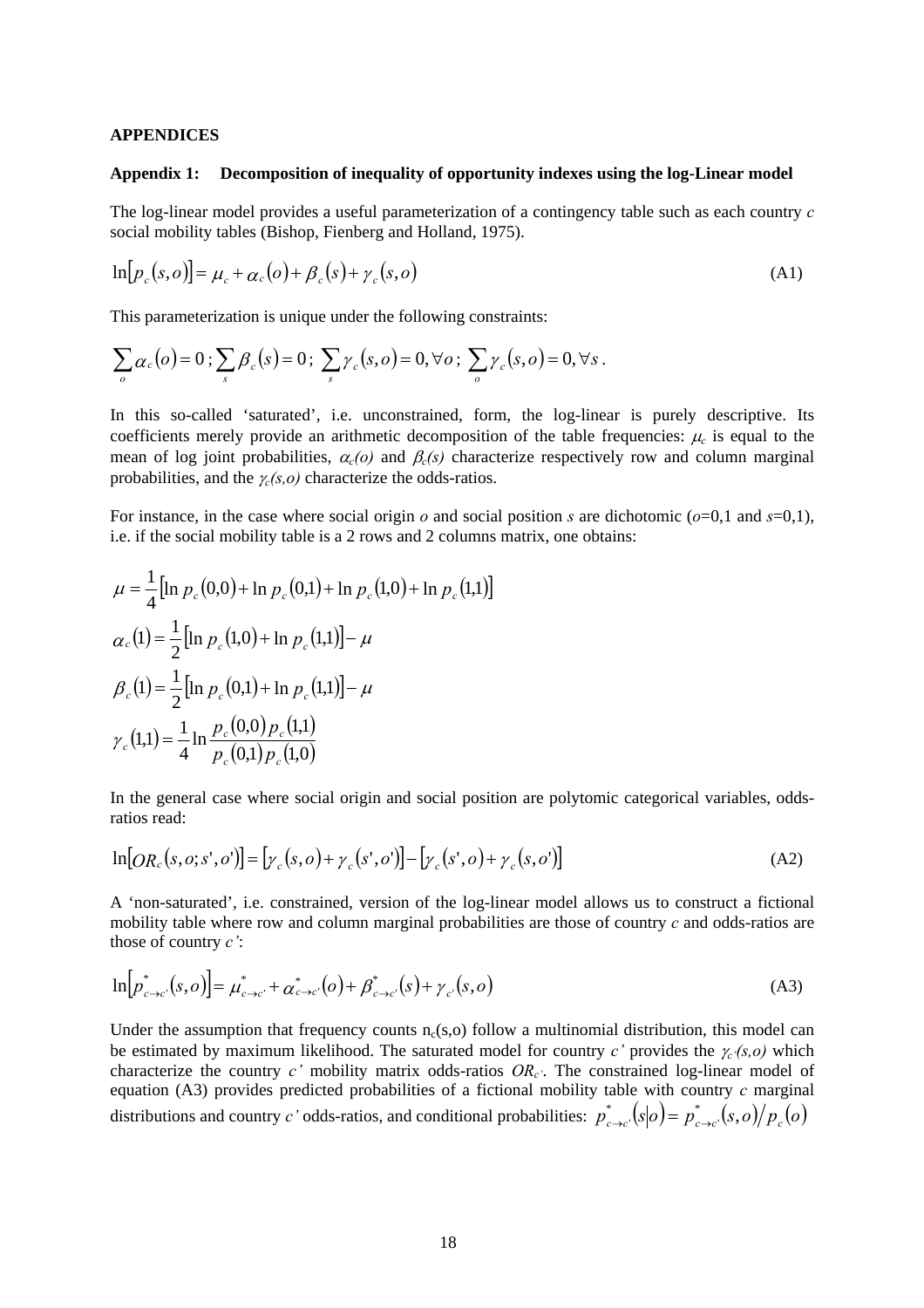This allows us to define another counterfactual conditional expectation of income for each social origin o:

$$
M^*_{c \to c'}(Y|o) = \sum_{s} E_c(Y|o,s) p^*_{c \to c'}(s|o)
$$
\n(A4)

We may last define a second counterfactual conditional expectation of income where conditional probabilities of country *c'* are used to weight the earnings structure of country c:

$$
M_{c \to c'}(Y|o) = \sum_{s} E_c(Y|o,s) p_c(s|o)
$$
 (A5)

Then the decomposition of equation (6) is completely defined.

#### **Appendix 2: Tables**

| Table A 1: | <b>Surveys</b> |
|------------|----------------|
|------------|----------------|

| Country            | Name of the survey                                                                                      | Period                           | Household<br>sample size for analysis |
|--------------------|---------------------------------------------------------------------------------------------------------|----------------------------------|---------------------------------------|
| <b>Ivory Coast</b> | Enquête permanente auprès des ménages (EPAM)<br>Côte d'Ivoire Living Standards Surveys (CILSS)          | Feb.85-Apr.89 $^{(a)}$           | 4.090                                 |
| Ghana              | Ghana Living Standards Survey, rounds 1 and 4<br>(GLSS1 and GLSS4)                                      | Sep.87-Jul.88<br>Ap. 98-March 99 | 3,148<br>5,923                        |
| Guinea             | Enquête intégrale sur les conditions de vie des ménages<br>(avec modules budget et consommation) (EIBC) | Jan.94-Feb.95                    | 3,971                                 |
| Madagascar         | Enquête permanente auprès des ménages (EPM)                                                             | Apr.93-Apr.94                    | 3,700                                 |
| Uganda             | National Integrated Household Survey (NHIS)                                                             | Mar.92-Mar.93                    | 8.205                                 |

(a): The four surveys approximately cover the whole period. In the first three years, half of the sample has been interviewed again the following year (panel data). For panelized households, only the most recent information was kept, so that the final stacked sample contains around 800 households for each year of the 1985-87 period and 1,600 for 1988-89.

#### **Table A 2: Sample size and missing social origins and social positions**

|                               | <b>Ivory Coast</b> | Ghana<br>1988 | Ghana<br>1998 | Guinea | Madagasca | Uganda |
|-------------------------------|--------------------|---------------|---------------|--------|-----------|--------|
| Sample size                   | 4.843              | 2,702         | 4.625         | 5.513  | 4.427     | 8.530  |
| Father position missing (%)   | 3.7                | 2.1           | 4.0           | 4.4    | L.h       | 1.6    |
| Son's position missing $(\%)$ | 2.3                | 0.1           | 2.0           | 0.3    | 0.6       | 0.6    |

Coverage: men 20 to 69 year-old. Sources: see table 1.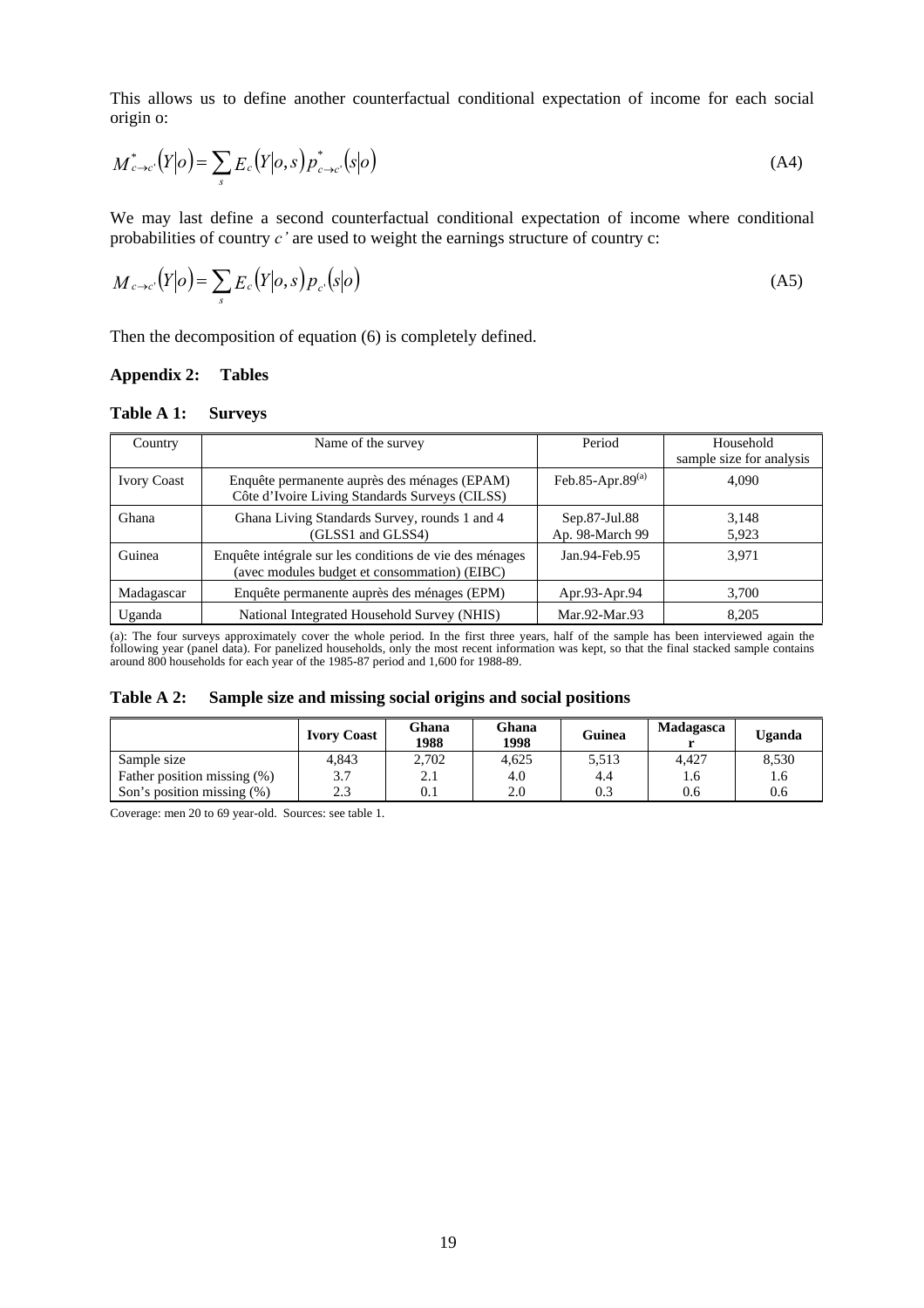#### **REFERENCES**

- Benavot A. and Riddle P. (1988), "The Expansion of Primary Education, 1870-1940: Trends and Issues", *Sociology of Education*, vol. 61, n°3, pp. 191-210.
- Bishop Y., Fienberg S. and Holland P. (1975), *Discrete Multivariate Analysis: Theory and Practice*, Cambridge MA: MIT Press.
- Björklund A. and Jäntti M. (2001), "Intergenerational Income Mobility in Sweden Compared to the United States", *American Economic Review*, vol.87, n°5, pp. 1009-1018.
- Blinder A. S. (1973), "Wage Discrimination: Reduced Form and Structural Estimates", *Journal of Human Resources*, vol. 8, n°4, pp. 436-455.
- Bourguignon F., Ferreira F.H.G. and Leite P. (2002), "Beyond Oaxaca-Blinder : Accounting for Differences in Household Income Distributions Across Countries", DELTA Working Paper, n°2002-04; William Davidson Institute Working Paper n°478; World Bank Working Paper n°2828.
- Bourguignon F., Ferreira F.H.G. and Menendez M. (2007), "Inequality of Opportunity in Brazil", *Review of Income and Wealth*, vol. 53, n°4, pp. 585-618.
- Chesher A. and Schluter C. (2002), "Welfare Measurement and Measurement Error", *Review of Economic Studies*, vol. 69, pp. 357-378.
- Cogneau D. (2006), "Equality of opportunity and other equity principles in the context of developing countries", in Kochendorfer-Lucius, G. and Pleskovic, B. (Eds), *Equity and Development*, InWent / World Bank Berlin workshop series, World Bank publications, Washington DC, pp. 53-68.
- Cogneau D., Bossuroy T., De Vreyer P., Guénard C., Hiller V., Leite P., Mesplé-Somps S., Pasquier-Doumer L. and Torelli C. (2006), "Inequalities and Equity in Africa", Working paper DIAL DT 2006-11 and AFD *Notes et Documents* 31.
- Cogneau D. and Gignoux J. (2008), "Earnings Inequalities and Educational Mobility in Brazil over Two Decades", forthcoming in Klasen, S. and Nowak, F. (Eds.), *Poverty, Inequality and Policy in Latin America*, CESifo Series, Harvard, Mass.: MIT Press.
- Deaton A. (1997), "The Analysis of Household Surveys: A Microeconometric Approach to Development Policy", Johns Hopkins University Press, World Bank, August.
- Deininger K. and Squire L. (1996), "A New Data Set Measuring Income Inequality", *The World Bank Economic Review*, vol. 10, n°3, pp. 565-591.
- Di Nardo J., Fortin N. and Lemieux T. (1996), "Labor Market Institutions and the Distribution of Wages, 1973-92: A Semiparametric Approach", *Econometrica*, vol. 64, n°5, pp. 1001-44.
- Dunn C. E. (2007), "The Intergenerational Transmission of Lifetime Earnings: Evidence from Brazil", *The B.E. Journal of Economic Analysis & Policy*, vol. 7, n°2, (Contributions), Article 2.
- Gajdos T. and Maurin E. (2004), "Unequal uncertainties and uncertain inequalities: an axiomatic approach", *Journal of Economic Theory*, vol. 116, n°1, pp. 93-118.
- Glewwe P. and Twum-Baah K. A. (1991), "The Distribution of Welfare in Ghana 1987-99", LSMS Working Paper n°75, 94 pp.